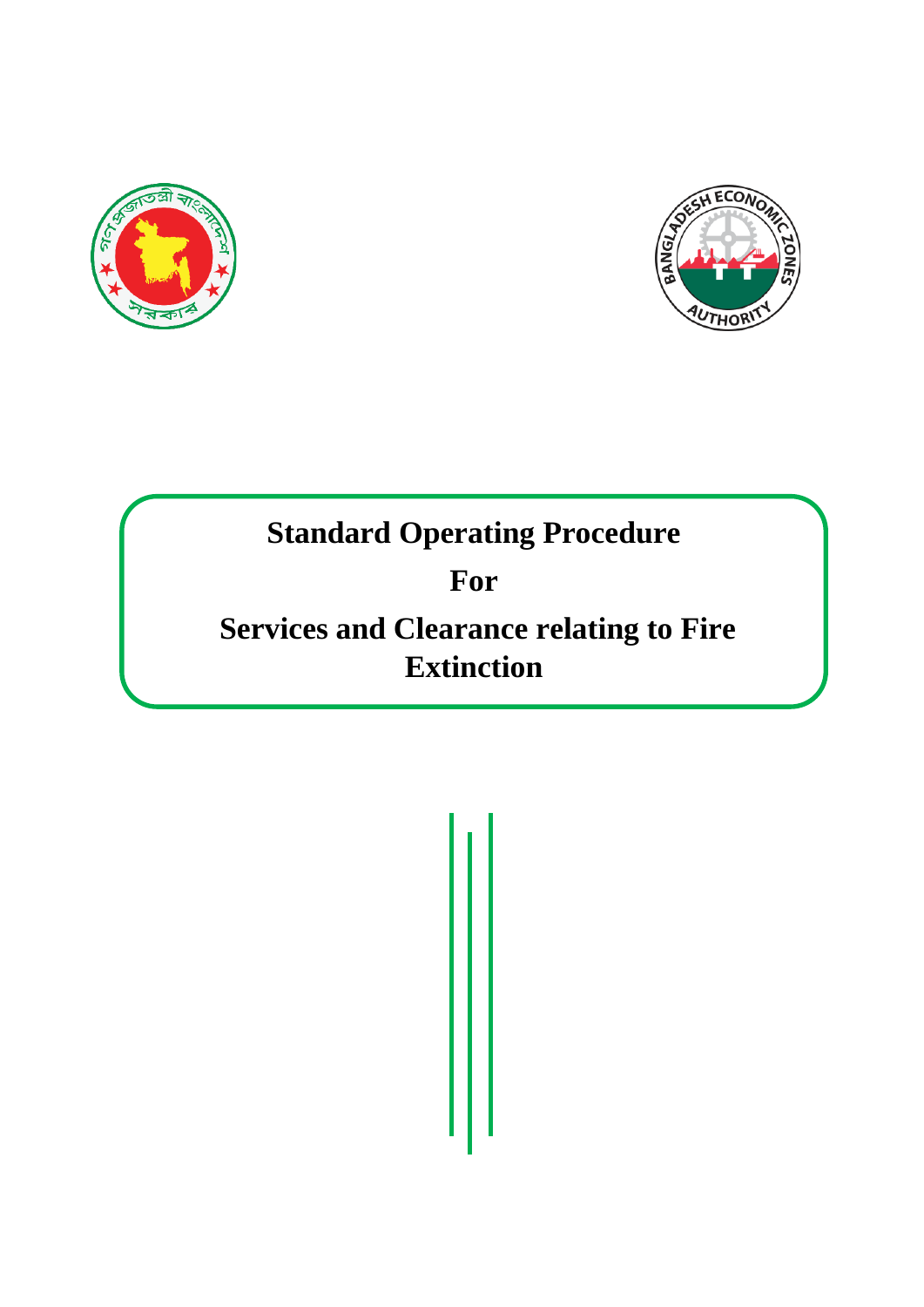#### **D.2 Services and Clearance relating to Fire Extinction:**

The new industrial revolution has been begun throughout the country by implementing the Bangladesh Economic Zones Act-2010. As a consequence of industrialization there will be potential fire risks arisen from the process of different flammable and chemical materials, as well as the huge consumption electric power and pressurized gases. Economic Zone Unit Investor has to take necessary approval from BEZA OSS Centre to protect human safety as well as their investment protection and which will be issued by Fire Service and Civil Defence (FSCD).

The first step is the Approval of Fire Fighting Floor Plan (NOC). It indicates that the building fire safety is designed as per the norms and regulations. The Unit Investor should apply for Approval of Fire Fighting Floor Plan (NOC) before starting the building construction.

The second step is Effectiveness Certificate in favor of Fire safety arrangement. After completion of fire safety arrangement works as per approved plan, the unit investor should apply BEZA OSS Centre for Effectiveness Certificate in favor of Fire Safety arrangement as per condition of NOC.

The third step is the Fire License. Fire License is an obligatory permit for all factory and warehouse. After getting Effectiveness Certificate in favor of Fire safety arrangement, the investor should apply to BEZA OSS Centre for Fire Licenses and it should be renewed every fiscal year.

The application for Fire Safety related clearance needs to be applied online through the FSCD website until the online integration between FSCD and BEZA OSSC but all required documents have to be submitted at BEZA OSS Centre. After the online integration, the applicant may apply through their user account at the BEZA OSS website.

# **D 2-1. Approval of Fire Fighting Floor Plan (NOC):**

After receiving Land use plan permit by BEZA through BEZA-OSS Center, an EZ Unit Investor may apply for **Approval of Fire Fighting Floor Plan (NOC)**. Key elements related to the Approval of Fire Fighting Floor Plan in Economic Zone are as shown in the following table.

| <b>Required Documents</b> | [One (1) Original (FSCD) and three (3) Copies (BEZA, EZ Developer, EZ<br>Unit Investor) and all documents copies in PDF version by CD should be<br>submitted to BEZA OSS Centre] |  |  |  |
|---------------------------|----------------------------------------------------------------------------------------------------------------------------------------------------------------------------------|--|--|--|
|                           | Application Form (electronic) through online; (FORM-FL-01)<br>1)                                                                                                                 |  |  |  |
|                           | Copy of Letter of Allotment (LOA) issued by BEZA/Zone Developers.<br>2)                                                                                                          |  |  |  |
|                           | Copy of Investment Clearance from BEZA<br>3)                                                                                                                                     |  |  |  |
|                           | Copy of Approved Land use Plan.<br>4)                                                                                                                                            |  |  |  |
|                           | Floor Layout Plan with Elevation and Section<br>5)                                                                                                                               |  |  |  |
|                           | Google Map (To be highlights proposed plot in Google Map by mentioning<br>6)                                                                                                     |  |  |  |
|                           | the company name)                                                                                                                                                                |  |  |  |
|                           | Fire Fighting Floor Plan; Four (04) sets in book format (The Plan must be<br>7)                                                                                                  |  |  |  |
|                           | prepared by enlisted engineering firms in FSCD and the details procedure                                                                                                         |  |  |  |
|                           | has been mentioned in the Annexure-1).                                                                                                                                           |  |  |  |
|                           | Description of what kind of combustible<br>8)<br>material<br>will<br>be                                                                                                          |  |  |  |
|                           | stored/used/processed/sold at the proposed factory. (According to                                                                                                                |  |  |  |
|                           | prescribed Form; Form-FL-02).                                                                                                                                                    |  |  |  |
|                           | Copy of Membership certificate of architect/ Engineers who is prepared<br>9)                                                                                                     |  |  |  |
|                           | Fire Fighting Floor Plan.                                                                                                                                                        |  |  |  |
|                           | 10) The undertaking in Treasury Stamp of BDT 300/- stating that the building                                                                                                     |  |  |  |
|                           | shall be constructed by following Bangladesh National Building Codes                                                                                                             |  |  |  |
|                           | (BNBC) and Fire Prevention & Extinction Act, 2003.                                                                                                                               |  |  |  |
|                           | 11) Other document and drawing required by BEZA OSS Centre.                                                                                                                      |  |  |  |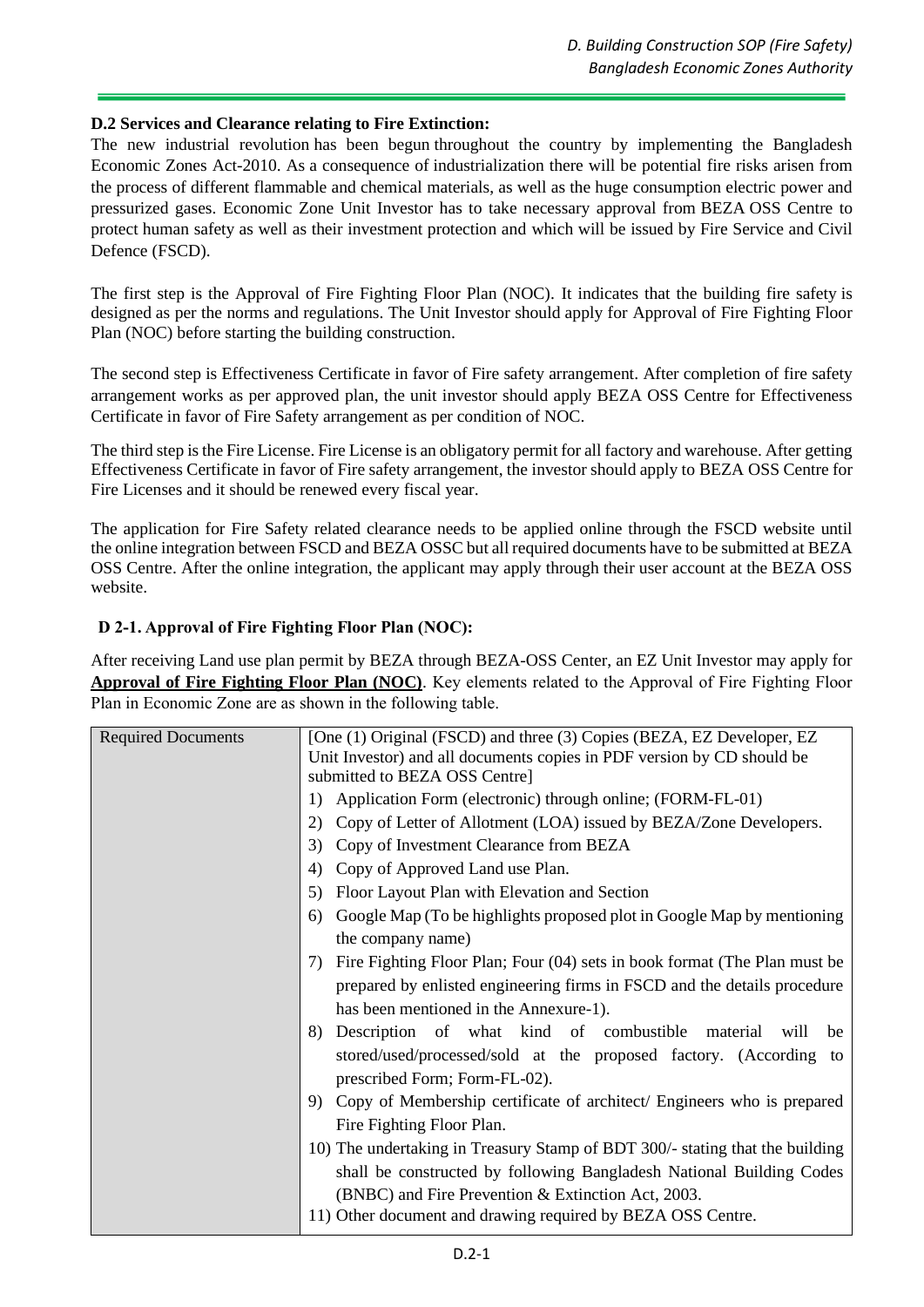| <b>Legal Basis</b>              | Fire Prevention and Extinction Act, 2003<br>1)                                                                                 |  |  |  |
|---------------------------------|--------------------------------------------------------------------------------------------------------------------------------|--|--|--|
|                                 | Fire Prevention and Extinction Rules, 2014<br>2)                                                                               |  |  |  |
|                                 | <b>BNBC 2006.</b><br>3)                                                                                                        |  |  |  |
| <b>Actual Procedures</b>        | The Applicant will visit BEZA-OSS website and fill out online application<br>1)                                                |  |  |  |
|                                 | form and submit above mentioned required documents.                                                                            |  |  |  |
|                                 | BEZA-OSS Centre will check the application with required documents and<br>2)                                                   |  |  |  |
|                                 | forward to Bangladesh Fire Service & Civil Defence (FSCD).                                                                     |  |  |  |
|                                 | After receiving the document, Fire Service & Civil Defence (FSCD) will<br>3)                                                   |  |  |  |
|                                 | assign an inspection team who will fix the date of inspection and inform to                                                    |  |  |  |
|                                 | applicant as well as BEZA OSS Centre.                                                                                          |  |  |  |
|                                 | The inspection team will conduct the inspection on the schedule date in<br>4)                                                  |  |  |  |
|                                 | presence of applicant or his assignee & prepare Inspection report and                                                          |  |  |  |
|                                 | forward to the Approval Committee of FSCD.                                                                                     |  |  |  |
|                                 | After getting inspection report, approval committees will check the<br>5)                                                      |  |  |  |
|                                 | required documents and design as per regulation.                                                                               |  |  |  |
|                                 | If everything is found satisfactory, the Fire Service $\&$ Civil Defense will<br>6)                                            |  |  |  |
|                                 | issue "Approval of Fire Fighting Floor Plan (NOC)" and forward it to                                                           |  |  |  |
|                                 | <b>BEZA OSS Centre.</b>                                                                                                        |  |  |  |
|                                 | If any remedial $\&$ correction is required, FSCD will issue a letter to the<br>7)                                             |  |  |  |
|                                 | Applicant for "Notification of mistakes of application for clearance and                                                       |  |  |  |
|                                 | corrections thereof"                                                                                                           |  |  |  |
|                                 | After corrective measures done, the Approval Committee will review all<br>8)                                                   |  |  |  |
|                                 | the documents again and issue "Approval of Fire Fighting Floor Plan                                                            |  |  |  |
|                                 | (NOC)" & forward to BEZA OSS Center.                                                                                           |  |  |  |
|                                 | BEZA OSS Center will hand over the "Approval of Fire Fighting Floor"<br>9)                                                     |  |  |  |
|                                 | Plan (NOC)" to the applicant after receiving it from FSCD.                                                                     |  |  |  |
| <b>Required Processing Time</b> | 30 working days if no objection.                                                                                               |  |  |  |
| <b>Application Fee</b>          | Free of Charge                                                                                                                 |  |  |  |
| Remarks                         | Fire Fighting Floor Plan must be prepared from enlisted engineering Firms                                                      |  |  |  |
|                                 | by FSCD. The updated list of enlisted engineering firms available at FSCD<br>website www.fireservice.gov.bd (Circular Section) |  |  |  |
|                                 |                                                                                                                                |  |  |  |
|                                 | If the EZ developer has own "Internal Regulations for fire safety", the<br>-                                                   |  |  |  |
|                                 | applicant shall obtain an evidence of confirmation of the Fire Safety Plan                                                     |  |  |  |
|                                 | from the EZ developer and attach to the application documents.                                                                 |  |  |  |
|                                 |                                                                                                                                |  |  |  |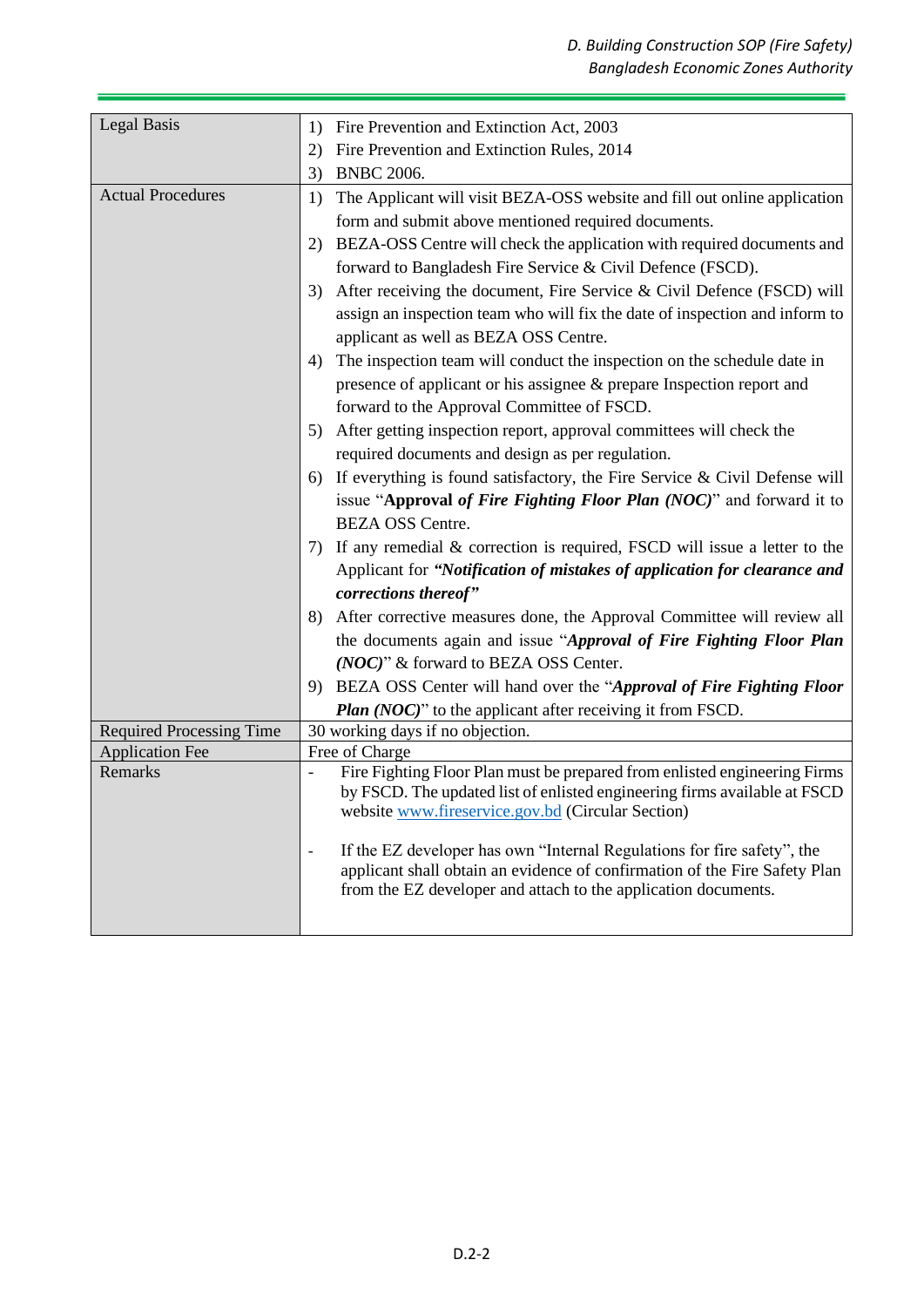# **D-2.2 Effectiveness Certificate in favor of Fire Safety Arrangement:**

Key elements related to the Effectiveness Certificate in Economic Zone are shown in the following table

| <b>Required Documents</b>       | [One (1) Original (FSCD) and three (3) Copies (BEZA, EZ Developer, EZ<br>Unit Investor) and all documents copies in PDF version by CD should be<br>submitted to BEZA OSS Centre]                                        |  |  |
|---------------------------------|-------------------------------------------------------------------------------------------------------------------------------------------------------------------------------------------------------------------------|--|--|
|                                 | Application through forwarding letter in company letter head. (FORM-<br>1)<br>$FL-05$                                                                                                                                   |  |  |
|                                 | Copy of Approved Fire Fighting Floor Plan (NOC)<br>2)                                                                                                                                                                   |  |  |
|                                 | Inspection and Testing report on each and every installed fire safety<br>3)                                                                                                                                             |  |  |
|                                 | equipment's; From Factory/ Contractor's Engineer with seal and sign.                                                                                                                                                    |  |  |
|                                 | Certificate from related architect and engineer stating that the building has<br>4)                                                                                                                                     |  |  |
|                                 | been constructed according to plan approved by the Fire Service and Civil                                                                                                                                               |  |  |
|                                 | Defence and its fire-fighting arrangement, warning arrangement,                                                                                                                                                         |  |  |
|                                 | emergency exit stairs, fire lift, fire command station and other                                                                                                                                                        |  |  |
|                                 | arrangements have been completed as per fire-fighting floor plan.                                                                                                                                                       |  |  |
|                                 | Other document and drawing required by BEZA OSS Centre.<br>5)                                                                                                                                                           |  |  |
| Legal Basis                     | <b>BNBC 2006</b>                                                                                                                                                                                                        |  |  |
| <b>Actual Procedure</b>         | Applicant is required to apply to BEZA OSS Centre with a letter head<br>1)                                                                                                                                              |  |  |
|                                 | Pad.                                                                                                                                                                                                                    |  |  |
|                                 | BEZA-OSS Centre will check the application with submitted documents<br>2)                                                                                                                                               |  |  |
|                                 | and forward to Bangladesh Fire Service and Civil Defence.                                                                                                                                                               |  |  |
|                                 | After receiving the documents, Fire Service & Civil Defence will assign<br>3)                                                                                                                                           |  |  |
|                                 | an inspection team who will fix the date of inspection and inform to                                                                                                                                                    |  |  |
|                                 | applicant as well as BEZA OSS Centre.                                                                                                                                                                                   |  |  |
|                                 | The inspection team will conduct the inspection on the scheduled date in<br>4)                                                                                                                                          |  |  |
|                                 | order to check the fire safety arrangement done in line with approved Fire                                                                                                                                              |  |  |
|                                 | Fighting Floor Plan.                                                                                                                                                                                                    |  |  |
|                                 | Then the inspector will prepare the inspection report in favor of Fire<br>5)                                                                                                                                            |  |  |
|                                 | Safety arrangement and forward it to the FSCD Head Quarter.                                                                                                                                                             |  |  |
|                                 | If everything found satisfactory, FSCD will issue "Effectiveness<br>6)                                                                                                                                                  |  |  |
|                                 | Certificate in favor of Fire Safety Arrangement" and will forward it to                                                                                                                                                 |  |  |
|                                 | <b>BEZA OSS Centre.</b>                                                                                                                                                                                                 |  |  |
|                                 | 7) If any remedial or corrective measures is required, FSCD will issue a letter                                                                                                                                         |  |  |
|                                 | to applicant with a list of incomplete work in favor of fire safety<br>arrangement.                                                                                                                                     |  |  |
|                                 | After remedial or corrective measures done, the inspector will further<br>8)                                                                                                                                            |  |  |
|                                 | inspect and prepare the inspection report and send it to the FSCD Head                                                                                                                                                  |  |  |
|                                 | Quarter for issuing of "Effectiveness Certificate in favor of Fire Safety                                                                                                                                               |  |  |
|                                 | Arrangement".                                                                                                                                                                                                           |  |  |
|                                 | BEZA OSS Center will hand over the "Effectiveness Certificate in favor<br>9)                                                                                                                                            |  |  |
|                                 | of Fire Safety Arrangement" to the applicant after receiving it from<br>FSCD.                                                                                                                                           |  |  |
| <b>Required Processing Time</b> | 15 working days if no objection is raised during inspection.                                                                                                                                                            |  |  |
| <b>Application Fees</b>         | Free of Charge                                                                                                                                                                                                          |  |  |
| Remarks                         | If the EZ developer has own "Internal Regulations for fire safety", the<br>applicant shall obtain an evidence of confirmation of the Fire Safety<br>Plan from the EZ developer and attach to the application documents. |  |  |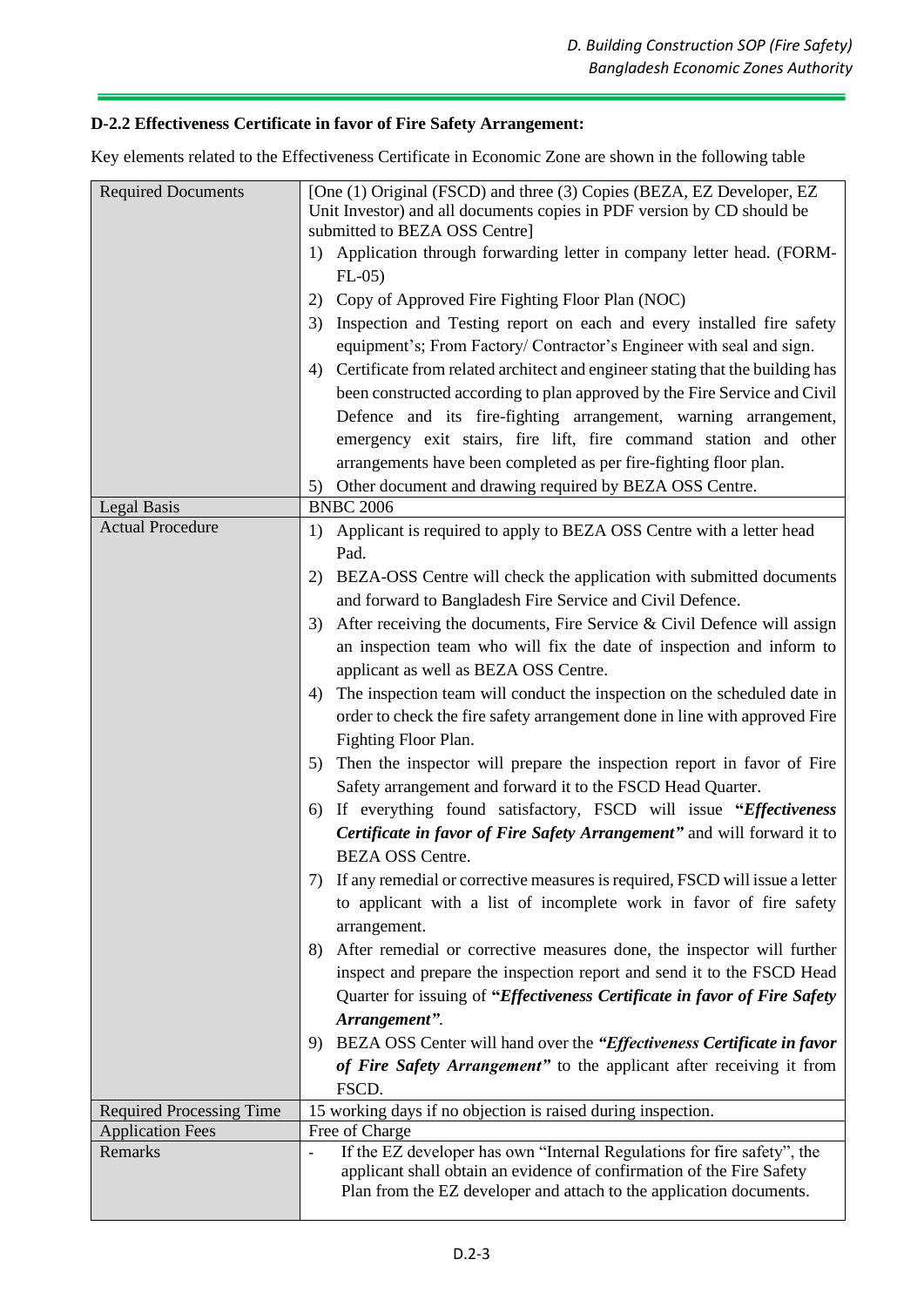# **D 2-3. Fire License:**

Key elements related to the Approval of Fire License in Economic Zone are as shown in the following table

| <b>Required Documents</b>       | [One (1) Original (FSCD) and three (3) Copies (BEZA, EZ Developer, EZ<br>Unit Investor) and all documents copies in PDF version by CD should be<br>submitted to BEZA OSS Centre] |  |  |  |
|---------------------------------|----------------------------------------------------------------------------------------------------------------------------------------------------------------------------------|--|--|--|
|                                 | Application Form (electronic) through online; (FORM-FL-07)<br>1)                                                                                                                 |  |  |  |
|                                 | Copy of Land Lease Agreement<br>2)                                                                                                                                               |  |  |  |
|                                 | Copy of Trade License issued by BEZA.<br>3)                                                                                                                                      |  |  |  |
|                                 | Copy of Certification of Incorporation with Memorandum and Articles of<br>4)                                                                                                     |  |  |  |
|                                 | <b>Association from RJSC</b>                                                                                                                                                     |  |  |  |
|                                 | Copy of approved Fire Fighting Floor Plan by FSCD.<br>5)                                                                                                                         |  |  |  |
|                                 | Effectiveness Certificate in favor of fire safety arrangement; From Fire<br>6)                                                                                                   |  |  |  |
|                                 | Service and Civil Defence (FSCD).                                                                                                                                                |  |  |  |
|                                 | Other documents and drawings required by BEZA-OSS Centre.<br>7)                                                                                                                  |  |  |  |
| <b>Legal Basis</b>              | Fire Prevention and Extinction Act, 2003<br>1)                                                                                                                                   |  |  |  |
|                                 | Fire Prevention and Extinction Rules, 2014<br>2)                                                                                                                                 |  |  |  |
| <b>Actual Procedures</b>        | The Applicant will visit BEZA-OSS website and fill out online application<br>1)                                                                                                  |  |  |  |
|                                 | form and submit above mentioned required documents.                                                                                                                              |  |  |  |
|                                 | BEZA-OSS Centre will check the application with required documents<br>2)                                                                                                         |  |  |  |
|                                 | and forward to Bangladesh Fire Service and Civil Defence.                                                                                                                        |  |  |  |
|                                 | After receiving the documents, Fire Service and Civil Defence will<br>3)                                                                                                         |  |  |  |
|                                 | forward it to respective licensing authority for issuing Fire License.                                                                                                           |  |  |  |
|                                 | Afterwards, respective licensing authority will assign an inspector who<br>4)                                                                                                    |  |  |  |
|                                 | will fix the date of inspection and inform to applicant as wells as BEZA                                                                                                         |  |  |  |
|                                 | OSS Centre.                                                                                                                                                                      |  |  |  |
|                                 | The Inspector will conduct the inspection on scheduled date in presence<br>5)                                                                                                    |  |  |  |
|                                 | of applicant or his assignee and forward the inspection report with<br>assessment to licensing authority.                                                                        |  |  |  |
|                                 | If everything is found satisfactory, the licensing authority will issue the<br>6)<br>demand note and the applicant is required to pay the amount according to                    |  |  |  |
|                                 | prescribed demand note to the bank and submit the invoice/ treasury<br>challan to respective licensing authority.                                                                |  |  |  |
|                                 | 7) If any remedial & correction is required, FSCD will issue a notification<br>letter to the applicant.                                                                          |  |  |  |
|                                 | After remedial or corrective measure done, the inspector will further<br>8)<br>inspect the site and forward the inspection report with assessment to                             |  |  |  |
|                                 | licensing authority.                                                                                                                                                             |  |  |  |
|                                 | Afterwards, the licensing authority will issue the demand note and the<br>9)                                                                                                     |  |  |  |
|                                 | applicant is required to pay the amount according to prescribed demand<br>note to the bank and submit the invoice/ treasury challan to respective                                |  |  |  |
|                                 | licensing authority.                                                                                                                                                             |  |  |  |
|                                 | 10) After getting treasury challan respective licensing authority will issue the                                                                                                 |  |  |  |
|                                 | "Fire License" and forward it to BEZA OSS Centre through FSCD Head                                                                                                               |  |  |  |
|                                 | Quarter.                                                                                                                                                                         |  |  |  |
|                                 | 11) BEZA OSS Centre will hand over it to the applicant after receiving the<br>"Fire License" from FSCD.                                                                          |  |  |  |
| <b>Required Processing Time</b> | Within 15 days after submitting full set of application for Fire License.                                                                                                        |  |  |  |
| License Fee                     | Maximum BDT 8000/- depends on nature/volume of combustible material.                                                                                                             |  |  |  |
| Remarks                         |                                                                                                                                                                                  |  |  |  |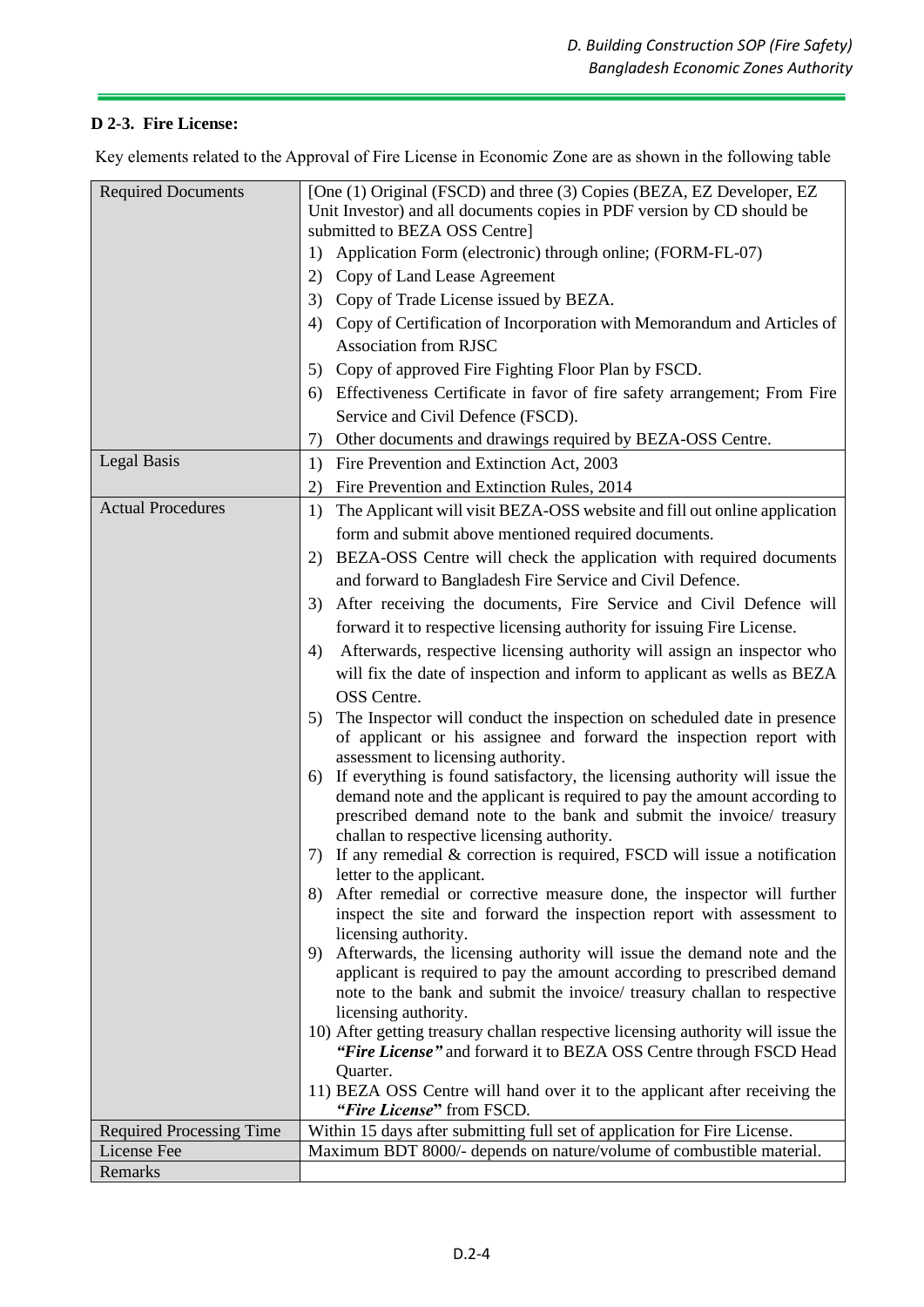# **D 2-4. Renewal of Fire License:**

Key elements related to the Approval of Fire License in Economic Zone are as shown in the following table

| <b>Required Documents</b>       | Application Form (electronic) through online; (FORM-FL-09)<br>1)                                                  |  |  |  |  |
|---------------------------------|-------------------------------------------------------------------------------------------------------------------|--|--|--|--|
|                                 | Original copy of Fire License.<br>2)                                                                              |  |  |  |  |
|                                 | Treasury challan of license renewal Fee.<br>3)                                                                    |  |  |  |  |
|                                 | Other documents and drawings required by BEZA-OSS.<br>4)                                                          |  |  |  |  |
| <b>Legal Basis</b>              | Fire Prevention and Extinction Act, 2003<br>1)                                                                    |  |  |  |  |
|                                 | Fire Prevention and Extinction Rules, 2014<br>2)                                                                  |  |  |  |  |
| <b>Actual Procedures</b>        | The Applicant will visit BEZA-OSS website and fill out online application<br>1)                                   |  |  |  |  |
|                                 | form and submit above mentioned required documents.                                                               |  |  |  |  |
|                                 | 2) BEZA-OSS Centre will check the application and forward to Bangladesh                                           |  |  |  |  |
|                                 | Fire Service and Civil Defence.                                                                                   |  |  |  |  |
|                                 | After receiving the documents, Fire Service and Civil Defence will<br>3)                                          |  |  |  |  |
|                                 | forward it to respective licensing authority for issuing Renewal of Fire                                          |  |  |  |  |
|                                 | License.                                                                                                          |  |  |  |  |
|                                 | The respective licensing authority will assign an inspector who will fix the<br>4)                                |  |  |  |  |
|                                 | date of inspection and inform to applicant as wells as BEZA OSS Centre.                                           |  |  |  |  |
|                                 | The Inspector will conduct the inspection on scheduled date in presence of<br>5)                                  |  |  |  |  |
|                                 | applicant or his assignee.                                                                                        |  |  |  |  |
|                                 | If everything is found satisfactory, assign inspector will renew the Fire<br>6)                                   |  |  |  |  |
|                                 | License and inform to licensing authority as well as BEZA OSS center                                              |  |  |  |  |
|                                 | through the FSCD Head quarter.                                                                                    |  |  |  |  |
|                                 | If any remedial $&$ correction is required, Inspector will issue a notification<br>7)<br>letter to the applicant. |  |  |  |  |
|                                 | After remedial or corrective measure done, the inspector will further<br>8)                                       |  |  |  |  |
|                                 | inspect the site and renew the Fire License.                                                                      |  |  |  |  |
| <b>Required Processing Time</b> | Within 15 days after submitting full set of application for Renewal of Fire                                       |  |  |  |  |
|                                 | License.                                                                                                          |  |  |  |  |
| License Fee                     | Same amount of Fire license Fees.                                                                                 |  |  |  |  |
| Remarks                         |                                                                                                                   |  |  |  |  |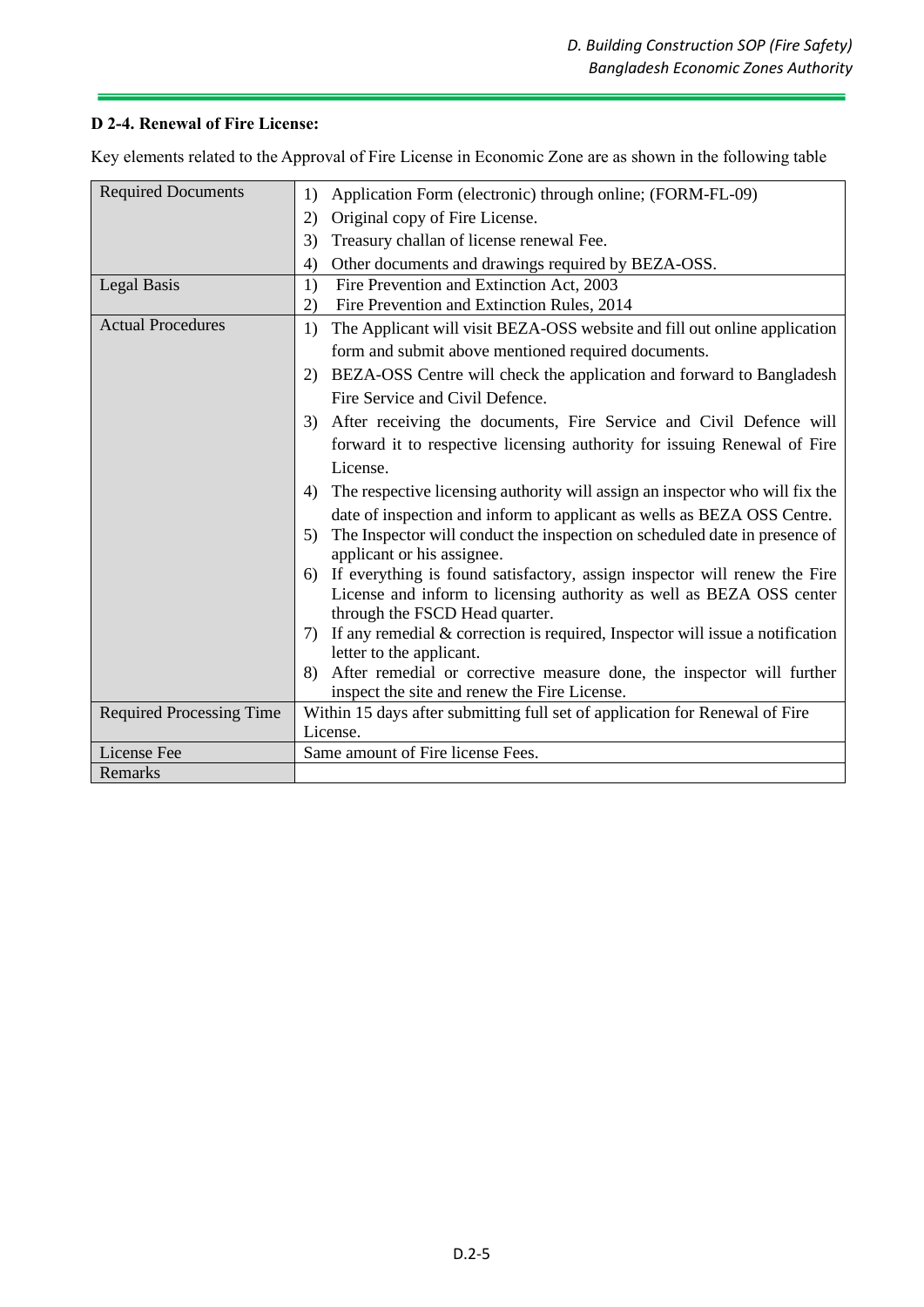# **LIST OF FORMS:**

| FORM-FL-01  | Application for Approval of Fire Fighting Floor Plan (NOC).                             |
|-------------|-----------------------------------------------------------------------------------------|
| FORM-FL-02  | Description of what kind of combustible material will be stored /used/processed/sold at |
|             | the proposed factory.                                                                   |
| FORM-FL-03  | Notification of mistakes of application for clearance and Corrections thereof.          |
| FORM-FL-04  | Approval of Fire Fighting Floor plan (NOC).                                             |
| FORM-FL-05  | Application for Effectiveness Certificate in Favor of Fire Safety Arrangement.          |
| FORM-FL-06  | Approval of Effectiveness Certificate in Favor of Fire Safety Arrangement.              |
| FORM-FL-07  | Application of Fire License.                                                            |
| FORM-FL-08  | Fire License Form.                                                                      |
| FORM-FL-09  | Application of Renewal of Fire License                                                  |
| Annexure-01 | The Item to be included in the Fire Fighting Floor Plan.                                |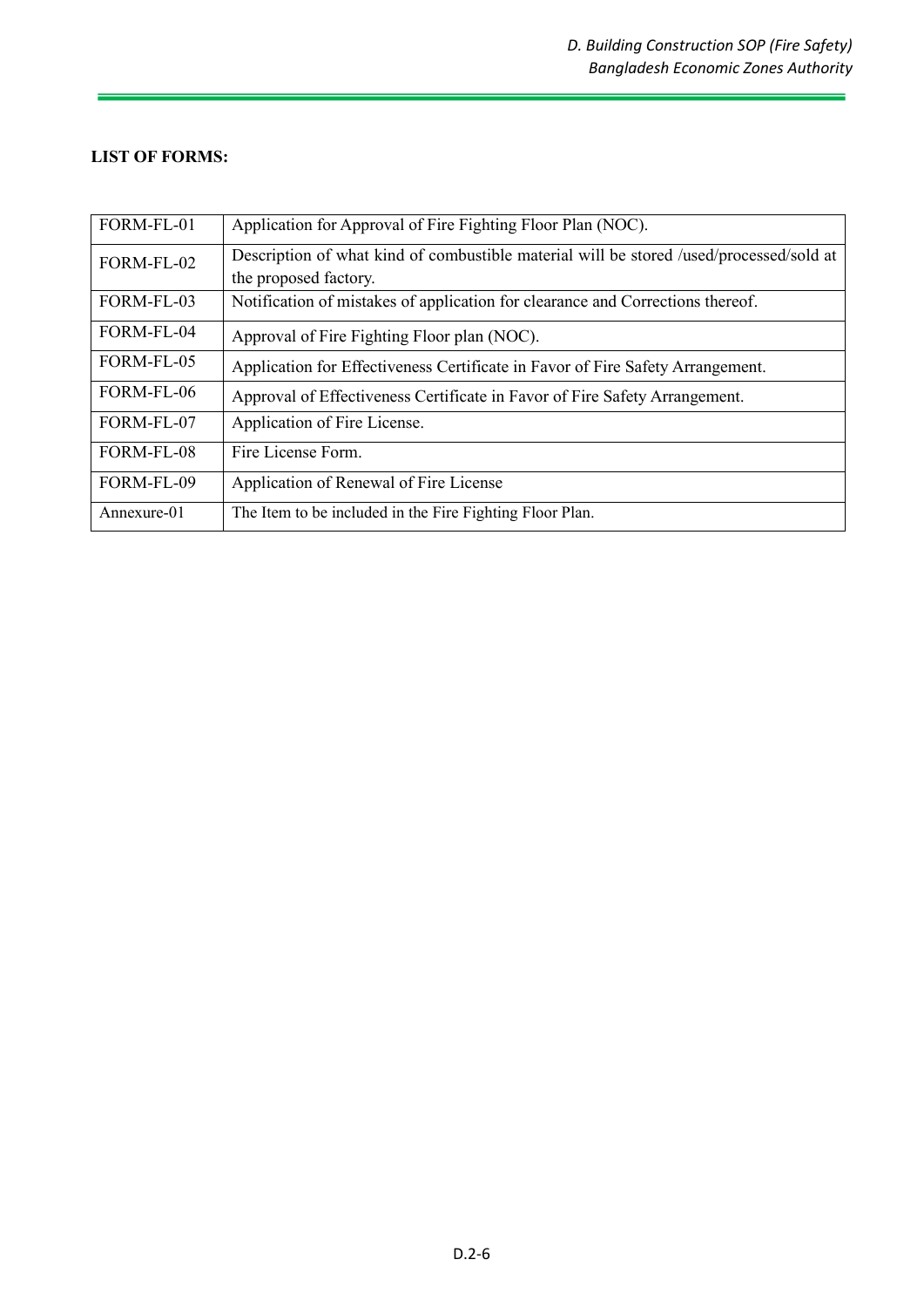| <b>Application for Approval of Fire Fighting Floor Plan (NOC)</b>                   |  |                                                                                              |
|-------------------------------------------------------------------------------------|--|----------------------------------------------------------------------------------------------|
| Name of the owner of Building                                                       |  |                                                                                              |
| Mobile Number of Building owner                                                     |  |                                                                                              |
| Email ID of Building owner                                                          |  |                                                                                              |
| Owner's Address:                                                                    |  | Division<br>District<br>Thana/Upazila                                                        |
|                                                                                     |  | Drop Down Menu<br>Drop Down Menu<br>Drop Down Menu<br>Owner's Address                        |
| Location and size of proposed land or                                               |  |                                                                                              |
| plot                                                                                |  |                                                                                              |
| <b>Nearest Fire Station</b>                                                         |  | Division<br>District<br>Thana/ Upazila<br>Drop Down Menu<br>Drop Down Menu<br>Drop Down Menu |
|                                                                                     |  |                                                                                              |
| Name of Economic Zones                                                              |  |                                                                                              |
| Municipality/Union Parishad                                                         |  |                                                                                              |
| Block/Section/Zone No                                                               |  |                                                                                              |
| Plot No                                                                             |  |                                                                                              |
| <b>Holding No</b>                                                                   |  | (Not Applicable)<br>$\mathsf{L}$                                                             |
| Area of Land                                                                        |  |                                                                                              |
| Type of Land                                                                        |  | Dropdown Menu                                                                                |
| District and police station / Upazila of the                                        |  | Division<br>District<br>Thana/Upazila                                                        |
| proposed building                                                                   |  | Drop Down Menu<br>Drop Down Menu<br>Drop Down Menu                                           |
| Details of existing structures on land or<br>plots                                  |  |                                                                                              |
| Name of main road adjacent to plot                                                  |  |                                                                                              |
| Width of main road to plot (meter)                                                  |  |                                                                                              |
| Length of plot connecting road                                                      |  | (Not Applicable)                                                                             |
| Width of plot connecting road                                                       |  | (Not Applicable)<br>M.                                                                       |
| Length of Proposed internal road                                                    |  | (Not Applicable)                                                                             |
| Width of Proposed internal road (including                                          |  | (Not Applicable)                                                                             |
| turning circle)<br>Description of the surroundings of plot/land:                    |  | At South<br>At North                                                                         |
|                                                                                     |  | At West<br>At East                                                                           |
|                                                                                     |  |                                                                                              |
| Detailed description of proposed building<br><b>Building Classification for use</b> |  | Drop Down Menu<br>Drop Down Menu                                                             |
| Height of building                                                                  |  |                                                                                              |
| Number of Floors                                                                    |  |                                                                                              |
| Number of Basement Floor                                                            |  | U<br>(Not Applicable)                                                                        |
|                                                                                     |  |                                                                                              |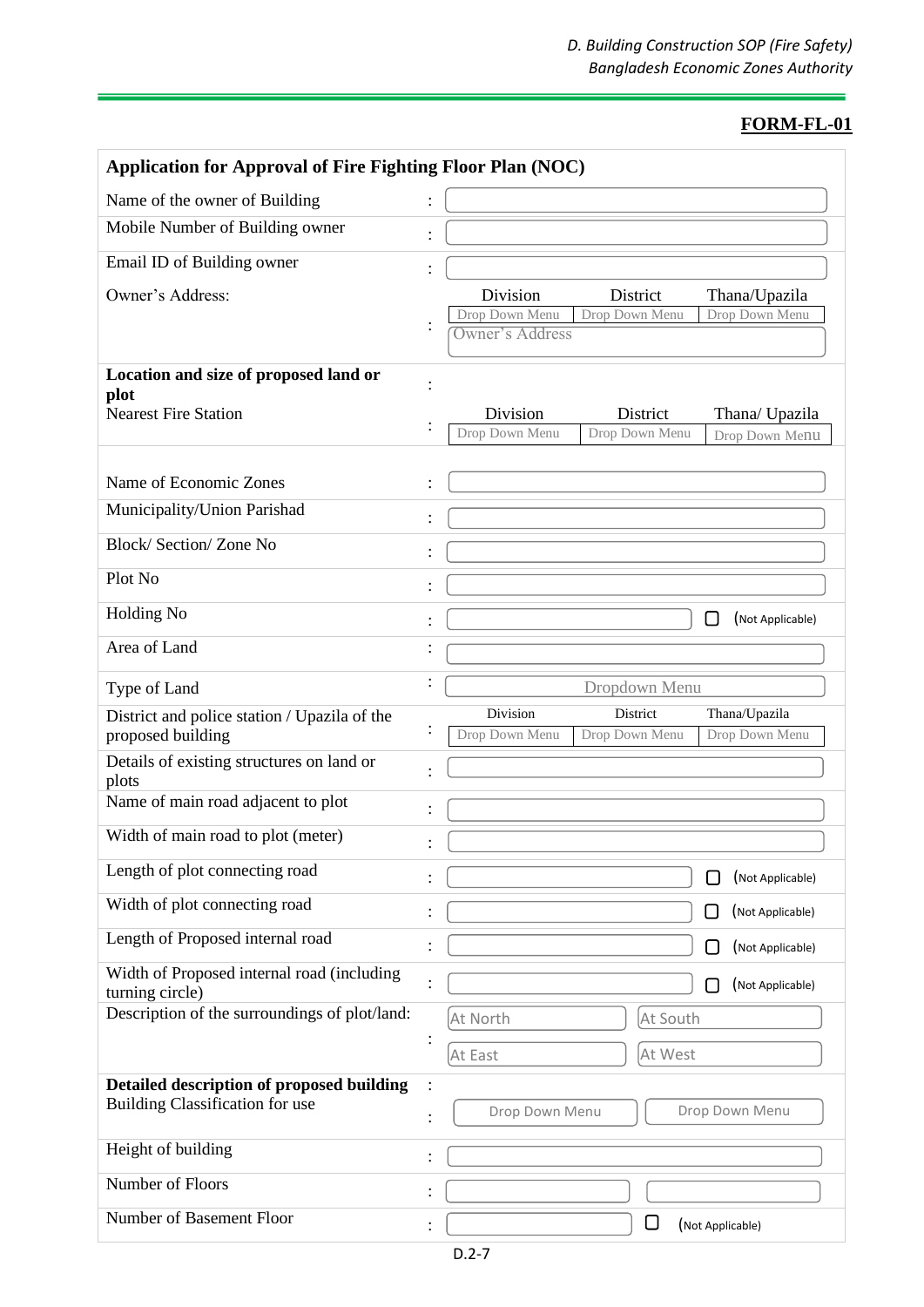# *D. Building Construction SOP (Fire Safety) Bangladesh Economic Zones Authority*

| Number of Mezzanine Floors                                                                                                     | (Not Applicable)<br>$\mathcal{L}$<br>٠                                                                         |
|--------------------------------------------------------------------------------------------------------------------------------|----------------------------------------------------------------------------------------------------------------|
| <b>Number of Basement Floors</b>                                                                                               | (Not Applicable)<br>$\mathcal{L}$                                                                              |
| Area of each Mezzanine Floors (Sq. Meter)                                                                                      | (Not Applicable)<br>$\bullet$                                                                                  |
| Area of each Basement Floors                                                                                                   | $\ddot{\cdot}$                                                                                                 |
| Area of each Semi Basement Floors                                                                                              | $\bullet$                                                                                                      |
| Total area of all floors                                                                                                       | $\ddot{\cdot}$                                                                                                 |
| For Residential Building, total<br>residences/apartments and flats:                                                            | $\bullet$                                                                                                      |
| For mixed category use the description of<br>floors that will be used for each category                                        | (Not Applicable)                                                                                               |
| Is there any high voltage electric line above<br>the plot and both vertical and horizontal<br>distance from the proposed plot? | Yes $\Box$ No                                                                                                  |
| Name and address and registration number<br>of the architect and engineer concerned with<br>the construction work              | Name of the Engineer & Address<br><b>Registration No</b><br>Name of the Architect & Address<br>Registration No |

#### **Attachment:**

- a. Copy of Letter of Allotment (LOA) issued by BEZA/Zone Developers.
- b. Copy of Investment Clearance from BEZA
- c. Copy of Approved Land use Plan from BEZA.
- d. Floor Layout Plan with Elevation and Section.
- e. Google Map (To be highlights proposed plot in Google Map by mentioning the company name)
- f. Fire Fighting Floor Plan (The Plan must be prepared by enlisted engineering firms in FSCD and the details procedure has been mentioned in the Annex-1).
- g. Description of what kind of combustible material will be stored/used/processed/sold at the proposed factory. (According to prescribed Form; Form-FL-02).
- h. Copy of Membership certificate of architect/ Engineers who is prepared Fire Fighting Floor Plan.
- i. The undertaking in Treasury Stamp of BDT 300/- stating that the building shall be constructed by following Bangladesh National Building Codes (BNBC) and Fire Prevention & Extinction Act,2003.
- j. Other document and drawing required by BEZA OSS Centre.

I/we hereby certify that the above information have been given in accordance with the Fire Prevention and Fighting Rules, 2014 and to the best of my/our knowledge the information are correct. If any false information or irregularity is found after approval of the license or if any government requirement arises, the Director general can cancel the clearance permission if he so desires. Aside from this I/we shall be bound to provide any information or document under this Rules.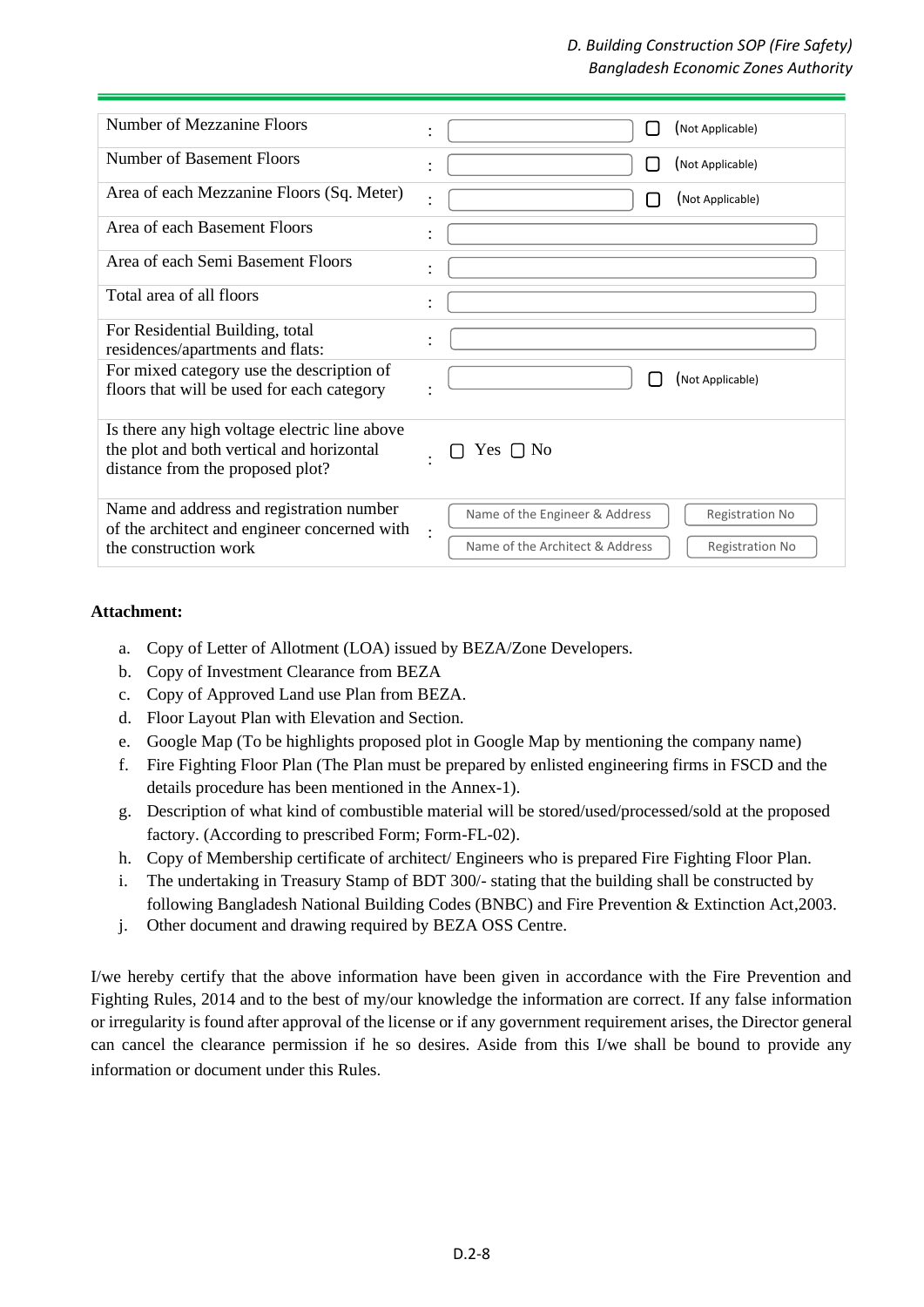# **Description of what kind of Combustible Material will be stored /used/processed/sold at the proposed factory**

| Sl. No | Name of the combustible raw material, which<br>is related to be stored, its pattern of use<br>/processing/purchase/sale, etc.<br>(combustible material list describes 1st<br>schedule of under the Fire Prevention and<br>Extinction Rules-2014) | Volume of the<br>inflammable raw<br>material<br>(Unit) | Possible location name of combustible material<br>(Location name should be same as per Fire<br>Fighting Floor Plan mentioned location name) | *Material Safety Data Sheet<br>(MSDS) for combustible<br>material |
|--------|--------------------------------------------------------------------------------------------------------------------------------------------------------------------------------------------------------------------------------------------------|--------------------------------------------------------|---------------------------------------------------------------------------------------------------------------------------------------------|-------------------------------------------------------------------|
| (1)    | (02)                                                                                                                                                                                                                                             | (03)                                                   | (04)                                                                                                                                        | (05)                                                              |
|        |                                                                                                                                                                                                                                                  |                                                        |                                                                                                                                             | Attached along with the Form                                      |
|        |                                                                                                                                                                                                                                                  |                                                        |                                                                                                                                             | Attached along with the Form                                      |
|        |                                                                                                                                                                                                                                                  |                                                        |                                                                                                                                             | Attached along with the Form                                      |
|        |                                                                                                                                                                                                                                                  |                                                        |                                                                                                                                             | Attached along with the Form                                      |
|        |                                                                                                                                                                                                                                                  |                                                        |                                                                                                                                             | Attached along with the Form                                      |
|        |                                                                                                                                                                                                                                                  |                                                        |                                                                                                                                             | Attached along with the Form                                      |
|        |                                                                                                                                                                                                                                                  |                                                        |                                                                                                                                             | Attached along with the Form                                      |
|        |                                                                                                                                                                                                                                                  |                                                        |                                                                                                                                             | Attached along with the Form                                      |
|        |                                                                                                                                                                                                                                                  |                                                        |                                                                                                                                             | Attached along with the Form                                      |

**\*The Material Safety data sheet should be attached along with the Form-02**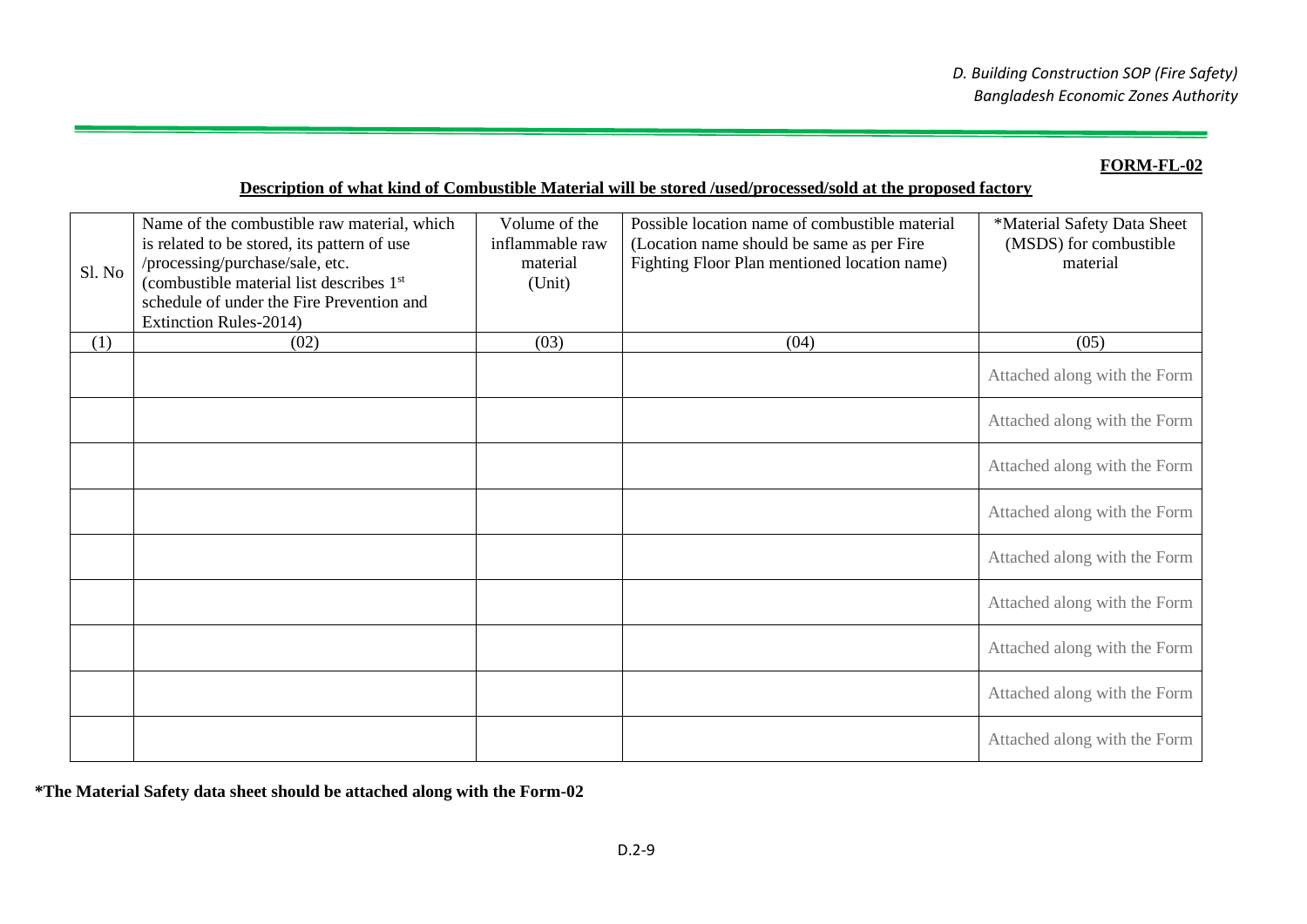|     |  | ·bated ا |
|-----|--|----------|
| To: |  |          |
|     |  |          |
|     |  |          |

### **Subject: Notification of mistakes of application for clearance and Corrections thereof.**

Reference: ……………………………………………………………………………………………

In the light of above subject and reference it is to inform you that, after detailed examination of information/ firefighting floor plan attached in your application, following mistakes have been detected for which we are unable to accord approval of clearance.

You are requested to correct the following mistakes/omissions and re-submit the same in the form mentioned in Standard Operating Procedure (SOP) by next ……. days. In case of failure to re-submit the application within the time frame, the application for clearance will be considered as not approved.

#### **Schedule of Proposed Land or Plot:**

# **Mistakes**: -

**Memo No/FSOCD/Fire/……………………… Dated: ………………………**

**Director (Operation and Maintenance)**

#### **Copies to:**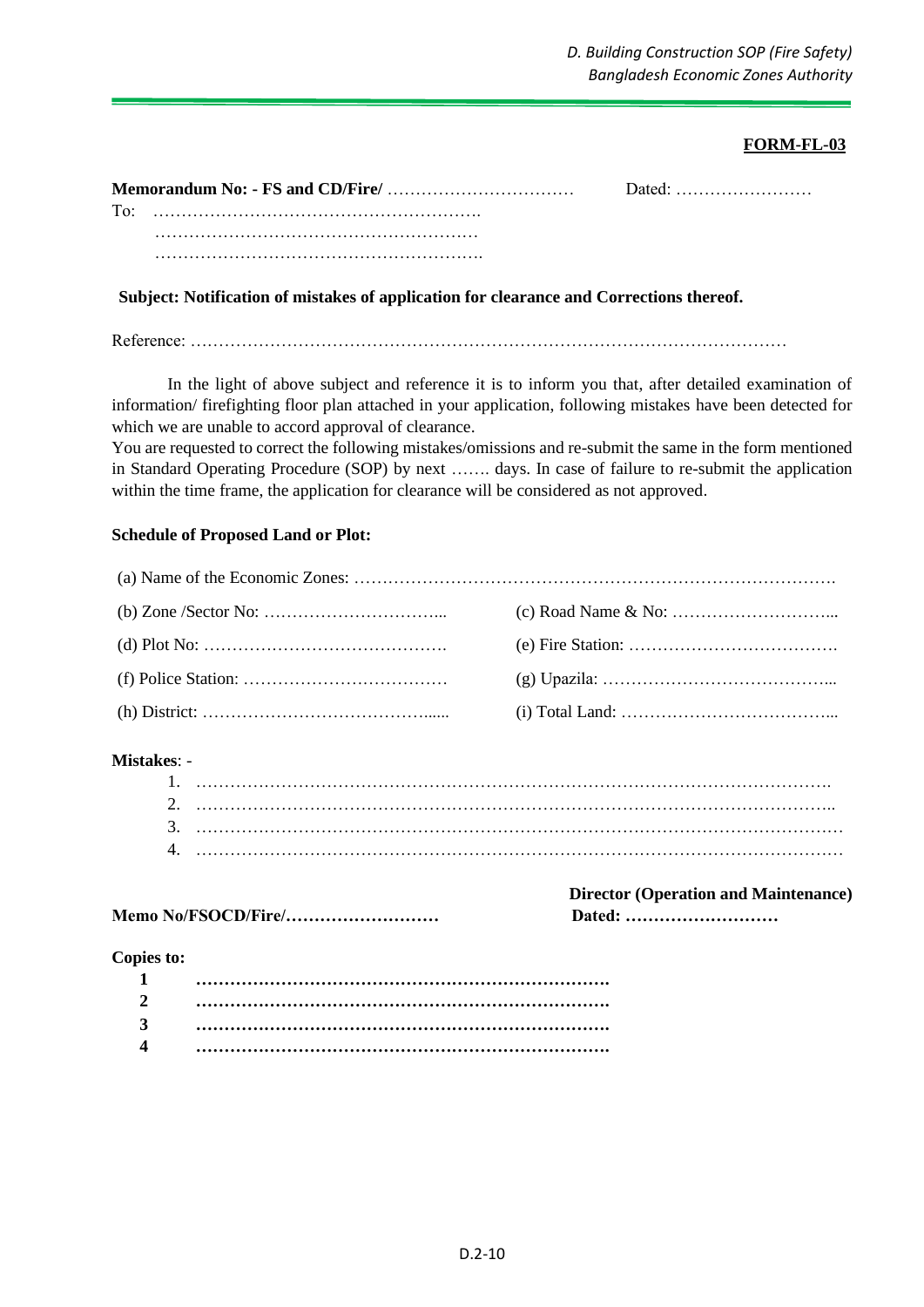The Government of the Peoples' Republic of Bangladesh Department of Fire Service and Civil Defence Quazi Alauddin Road, Dhaka. [www.fireservice.gov.bd](http://www.fireservice.gov.bd/)

Memo No. Dated

To: Managing Director Plot No…………………………………………. …………………………………Economic Zone, Address of the Industry.

# **Subject: Approval of Fire Fighting Floor Plan and No Objection Certificate for construction of Industrial Building.**

In the light of above-mentioned subject, it is to inform that the Fire Fighting Floor Plan submitted along with the application for construction of ……. storey industrial buildings in the Plots …………… of ……………Economic Zone, ……………………were examined by the committee. As the fire fighting floor plan been prepared in accordance with the checklist and suggestions provided by this Department and as the committee found it correct in all respect, the fire fighting floor plan is hereby approved. The No Objection Certificate for construction is hereby accorded subject to strict adherence to following terms and conditions. This No Objection Certificate is applicable only for the fire fighting arrangement of the building.

#### **Terms and Conditions**:

- 1. The start of construction of the proposed building must be intimated to this department without delay and Fire Service and Civil Defence authority will have the right to inspect the under-construction building at any time they want.
- 2. This department must be intimated in writing soon after completion of construction works of the building, and also, an application to be submitted to this department for Effectiveness Certificate in favour of the fire-fighting arrangement of the building. While applying for certificate of effectiveness for fire-fighting arrangement, certificate from architect and engineer will have to be obtained that the building has been constructed according to plan approved by the Department office and its fire-fighting arrangement, warning arrangement, emergency exit stairs, fire lift, fire command station and other arrangements have been done as per fire-fighting floor plan. The certificate should also mention that all arrangements are in order and in operable condition. (BNBC, Part-4)
- 3. Soon after obtaining Effectiveness Certificate for fire prevention arrangement, a Fire-fighting and Rescue Management Committee will have to be formed within the inhabitants of the building. Under supervision of the committee at least 20% inhabitants of the building will have to take part in fundamental training on "Fire-fighting and Rescue" and "First Aid" or primary medication (BNBC-Part 4).
- 4. For initial two years, fire-fighting exercise will have to be conducted with participation of building inhabitants on quarterly basis. Thereafter, the exercise may be arranged on half-yearly basis. (BNBC, Part-4).
- 5. All electrical appliances, fittings and wirings of the building must be examined for suitability by Chief Power Inspector according to Electric Act 1937, modified 1947.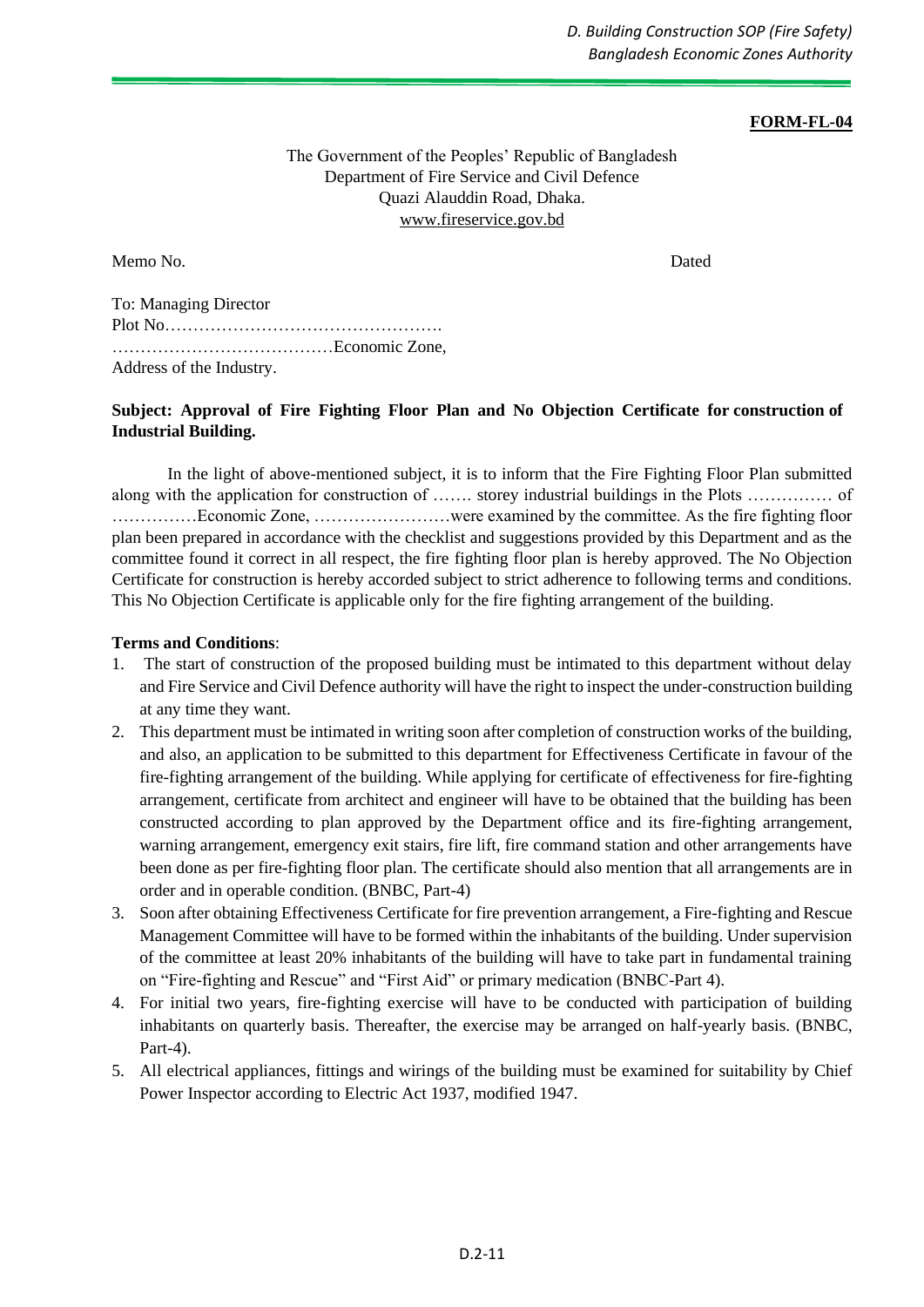- 6. Clearance certificate permitting living or using the building will be given only after the Authority is satisfied that the fire-fighting arrangements and other arrangements of the building has been done in accordance with the approved floor plan.
- 7. Living in or using the building after construction without obtaining clearance certificate from this department, or in case of violation of any mentioned terms and conditions, legal actions against the building owner or construction authority can be taken as per Section 20 of Fire Prevention and Extinguishing Act 2003. Aside from this, under section 8(4) of the same act, the building may be declared unsuitable for living or using for not meeting fire-fighting requirements.
- 8. All interior materials used in the building/organization shall have to be fire proof.
- 9. To prevent fire spreading, GPG Morter has to be used in all duct lines and electrical cable holes and Electrical Line Fire Retardant Conduit must be ensured.
- 10. Fire exits must be fire, smoke and heat free/resistant.
- 11. The approved Fire Fighting Floor Plan will be treated as cancelled in case of violation of any of the abovementioned terms and conditions or violation of the approved floor plan or any other intentional mistakes/omissions or wrong information in the documents and information provided by the applicant.

Attachment: Approved design 01 (one) Copy.

#### **Director (Operation & Maintenance) Telephone: Dated:**

Memo No

Copies sent for kind information:

- 1.
- $2^{\circ}$
- 3.
- 4.
- 5.
- 6.
- 7.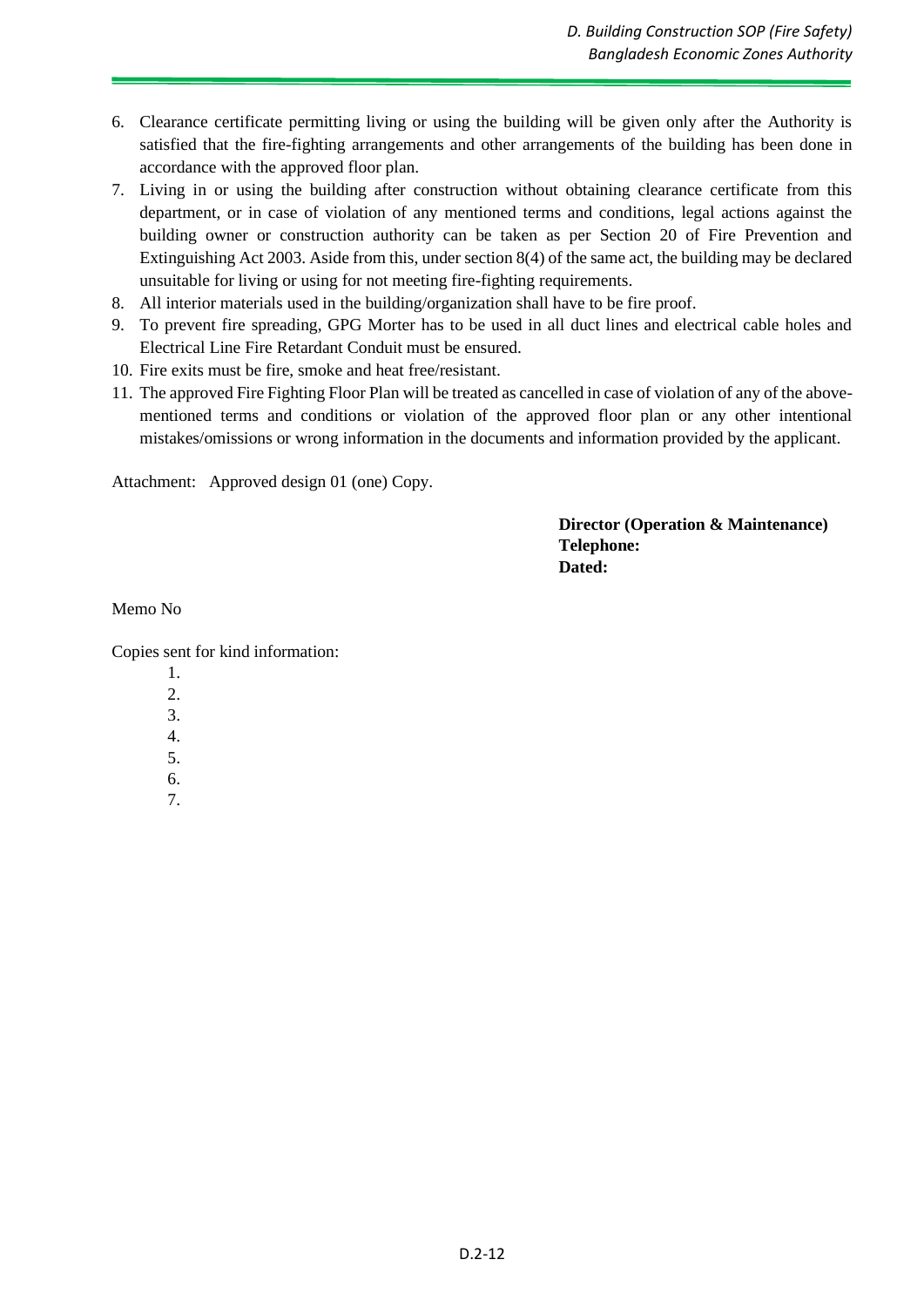# **(TO BE APPLIED/TYPED IN THE COMPANY'S LETTER HEAD PAD)**

To: Director General, Fire Service and Civil Defence Department Quazi Alauddin Road, Dhaka.

#### **Subject: Application for Effectiveness Certificate in favor of Fire Safety Arrangement.**

| 1. |                                                                                                                                                                                                                                                                                                                                                                                                                    |                                                                                                                                     |
|----|--------------------------------------------------------------------------------------------------------------------------------------------------------------------------------------------------------------------------------------------------------------------------------------------------------------------------------------------------------------------------------------------------------------------|-------------------------------------------------------------------------------------------------------------------------------------|
|    |                                                                                                                                                                                                                                                                                                                                                                                                                    |                                                                                                                                     |
|    |                                                                                                                                                                                                                                                                                                                                                                                                                    |                                                                                                                                     |
| 2. | Name of the owner of Newly Constructed Building                                                                                                                                                                                                                                                                                                                                                                    |                                                                                                                                     |
| 3. | <b>Schedule of Newly Constructed Land or Plot:</b>                                                                                                                                                                                                                                                                                                                                                                 |                                                                                                                                     |
|    |                                                                                                                                                                                                                                                                                                                                                                                                                    |                                                                                                                                     |
|    |                                                                                                                                                                                                                                                                                                                                                                                                                    |                                                                                                                                     |
|    |                                                                                                                                                                                                                                                                                                                                                                                                                    |                                                                                                                                     |
|    |                                                                                                                                                                                                                                                                                                                                                                                                                    |                                                                                                                                     |
|    |                                                                                                                                                                                                                                                                                                                                                                                                                    |                                                                                                                                     |
| 4. | Detailed description of Newly Constructed plot and building:                                                                                                                                                                                                                                                                                                                                                       |                                                                                                                                     |
|    | No Objection Certificate (NOC) Number for newly constructed Factory building<br>$\mathbf{r}$ $\mathbf{r}$ $\mathbf{r}$ $\mathbf{r}$ $\mathbf{r}$ $\mathbf{r}$ $\mathbf{r}$ $\mathbf{r}$ $\mathbf{r}$ $\mathbf{r}$ $\mathbf{r}$ $\mathbf{r}$ $\mathbf{r}$ $\mathbf{r}$ $\mathbf{r}$ $\mathbf{r}$ $\mathbf{r}$ $\mathbf{r}$ $\mathbf{r}$ $\mathbf{r}$ $\mathbf{r}$ $\mathbf{r}$ $\mathbf{r}$ $\mathbf{r}$ $\mathbf{$ | $\mathbf{r}$ and $\mathbf{r}$ and $\mathbf{r}$ and $\mathbf{r}$ and $\mathbf{r}$ and $\mathbf{r}$ and $\mathbf{r}$ and $\mathbf{r}$ |

| Building Classification for use:  Height of building Meter, Number of |  |
|-----------------------------------------------------------------------|--|
| Floors, Number of Basement FloorNumber of Mezzanine Floors: , Size of |  |
|                                                                       |  |
|                                                                       |  |

5. Name, Address and Enlistment Number of Engineer and Architect of construction company: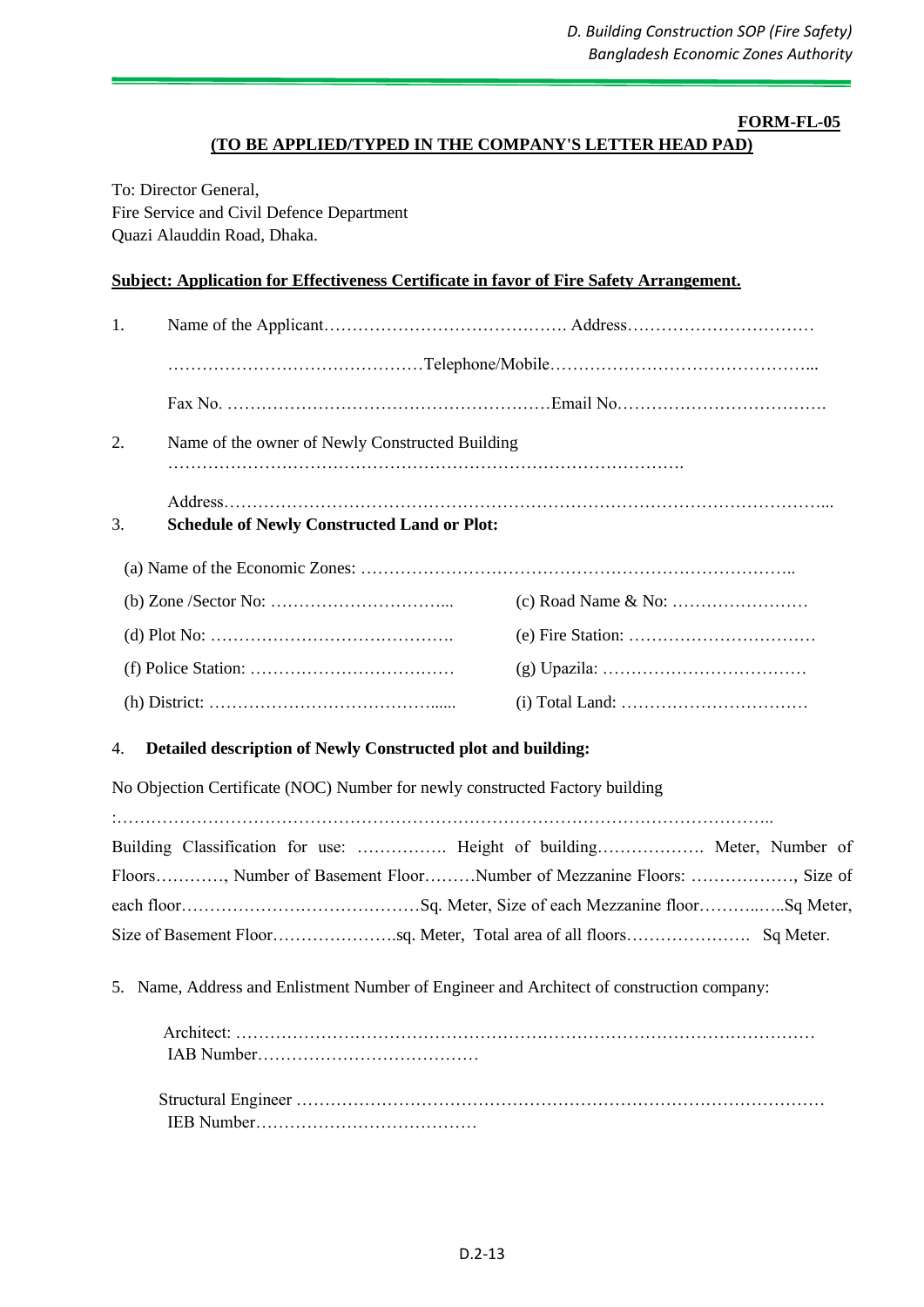- 6. Description of design and related document Submitted with the application:
	- a. Copy of Approved Fire Fighting Floor Plan (NOC)
	- b. Inspection and Testing report on each and every installed fire safety equipment (by mentioning technical specification and location); From Factory/ Contractor's Engineer with seal and sign.
	- c. Certificate from related architect and engineer stating that the building has been constructed according to plan approved by the Fire Service and Civil Defence and its fire-fighting arrangement, warning arrangement, emergency exit stairs, fire lift, fire command station and other arrangements have been done as per fire-fighting floor plan.
	- d. Other document and drawing required by BEZA OSS Center.

I/We hereby certify that, the newly constructed building is constructed according to approved Fire Fighting Floor. Now we are waiting for your inspection. If any false information or irregularity is found after Effectiveness Certificate in favor of the Fire Safety arrangement or if any government requirement arises, the Director general can cancel the certificate if he so desires. Aside from this I/we shall be bound to provide any information or document under this Rules.

Dated: ………………………

| Dated: |             |  |
|--------|-------------|--|
|        | Name (      |  |
|        | Designation |  |
|        | Contact No: |  |
|        | E-mail ID:  |  |
|        |             |  |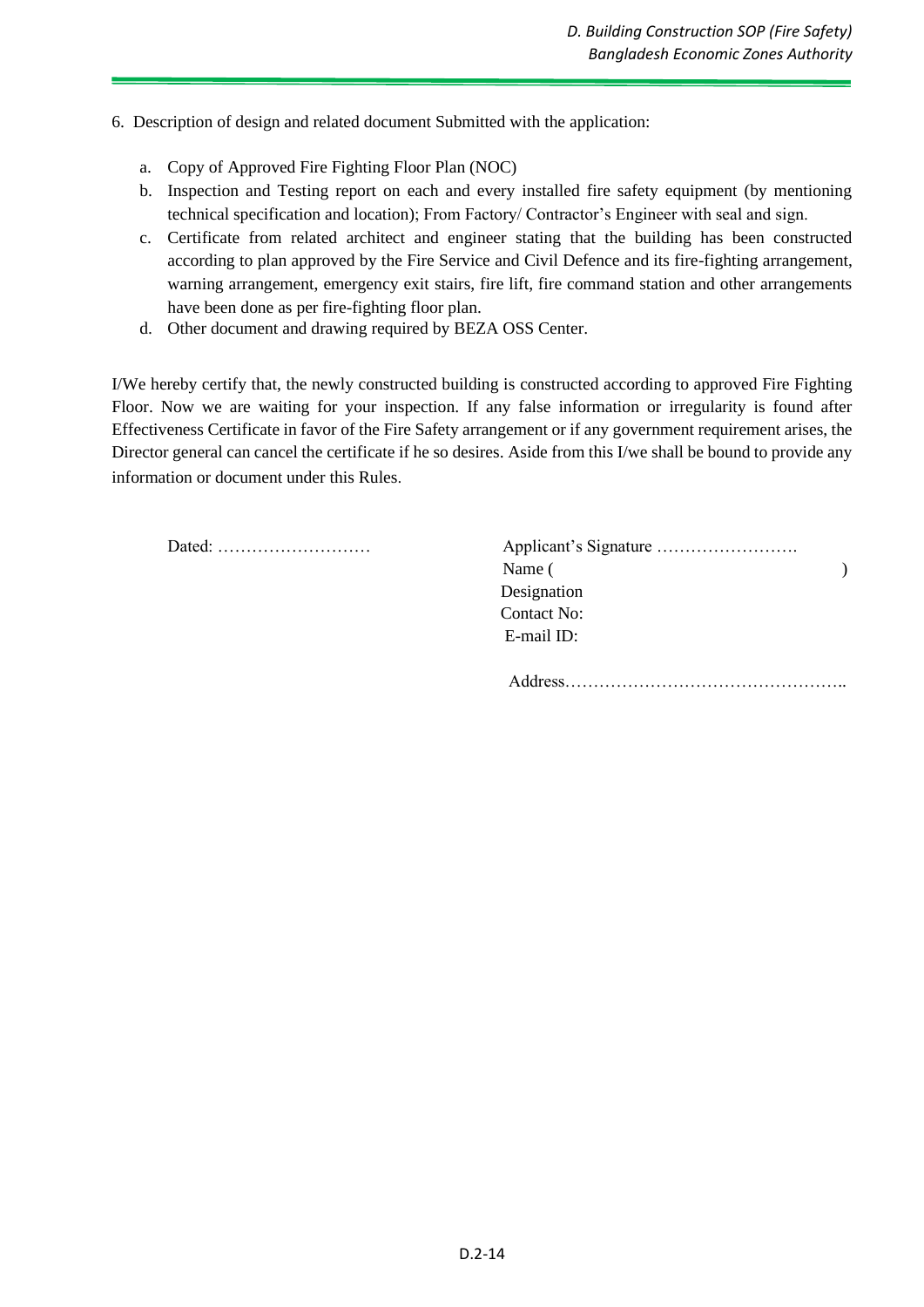*D. Building Construction SOP (Fire Safety) Bangladesh Economic Zones Authority* 

#### **FORM-FL-06**

| Dated: $\ldots$ $\ldots$ $\ldots$ $\ldots$ $\ldots$ $\ldots$ |
|--------------------------------------------------------------|
|                                                              |
|                                                              |
|                                                              |

#### **Subject: About issuance of Effectiveness Certificate in favour of fire safety arrangement**

**Reference: ………………………………………………………………………………………….**

In the light of the above reference your application dated ………………..was examined with due consideration and as the building mentioned in the schedule below was constructed in accordance with approved firefighting floor plan and all other conditions applicable for Clearance Certificate, and as other arrangements were examined to be satisfactory, you are hereby accorded the Effectiveness Certificate in favour of fire safety arrangements with following conditions:

#### **Schedule of Newly Constructed Land or Plot:**

### **Conditions:**

- 1. After one month of receipt of Certificate a fire fighting and management committee comprising of the occupants of the Factory building will have to be formed. Training on Firefighting, rescue, first and emergency extrication to at least of 20% of able-bodied occupants of the building have to be imparted from FSCD, and this will have been ensured by the authority
- 2. In the first two years of living in and using the building, a fire fighting exercise every three months will have to be arranged in collaboration with Fire Service and Civil Defence Department. The exercise should include emergency exit, rescue, and fire extinction. Participation of all employee of the factory building has to be ensured.
- 3. The list and location of all firefighting equipment's and accessories placed in the building must be preserved by fire command station.
- 4. Every three months the serviceability of firefighting arrangement including fire extinguisher, smoke and heat detector and other detectors, alarm bell, manual call point, strobe, riser, sprinkler, hose reel, hydrant, panel board, PA system, blower machine that creates positive pressure , fire and smoke vent, fire lift, auto enclose, emergency light, exit sign, and all other related accessories must be checked very sincerely. In case any equipment is found defective, their repair/replacement has to be arranged during inspection. And the inspection report must be written in a register.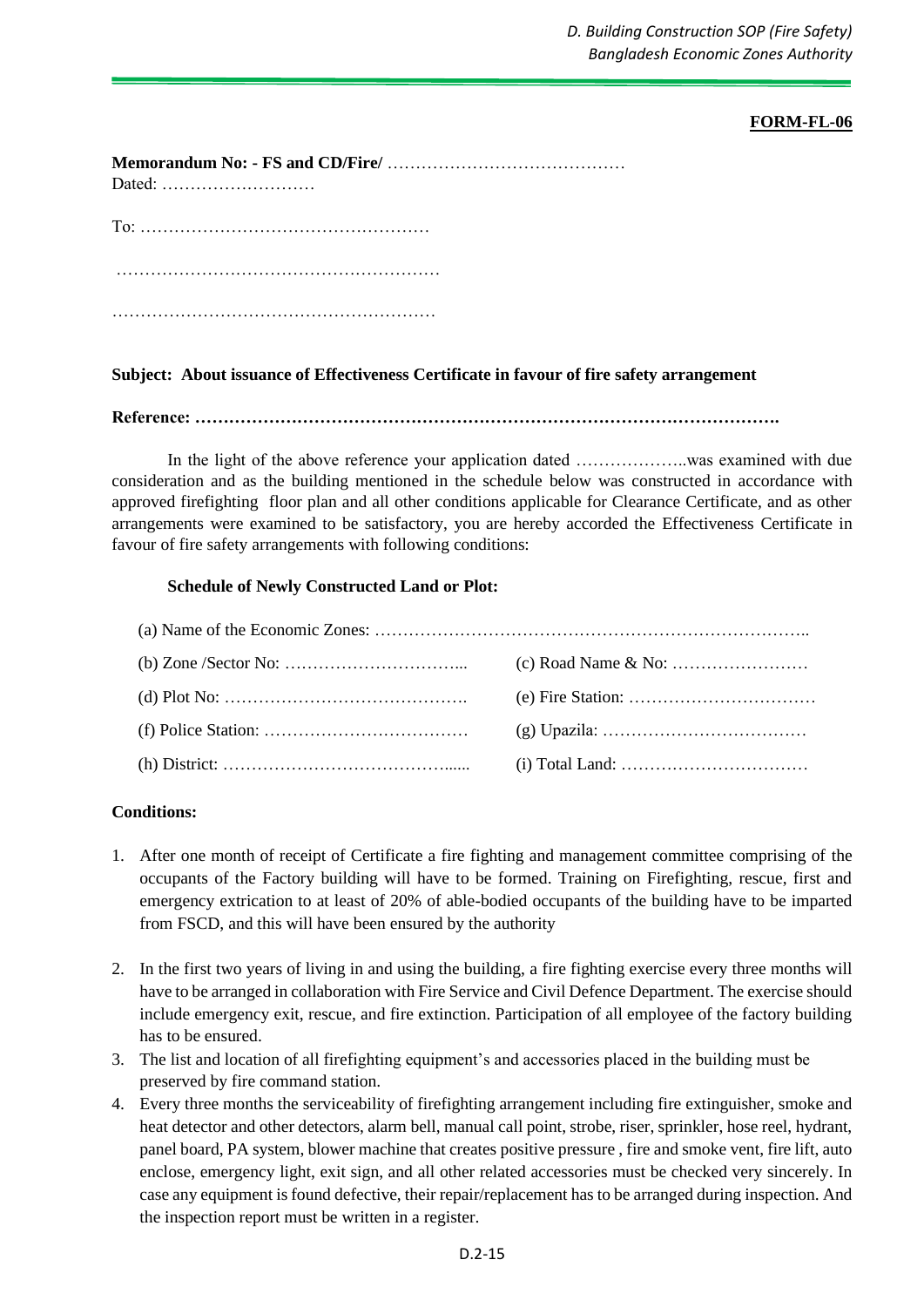- 5. Inspection by at least one diploma engineer of each and every electric installation, wirings, and fittings once in every year have to be ensured, the inspection results must be recorded in a register.
- 6. At least one FSCD trained leader/sub-officer/station officer or equivalent retired officer must be employed to ensure appropriate use, effectiveness, and maintenance of the firefighting equipment of the building or installation.

|--|--|--|--|--|--|--|--|--|--|--|--|--|--|--|--|--|--|--|

 Director (Operation & Maintenance) Telephone Dated: ………………………….

#### Copies to:

| 2. |  |
|----|--|
| 3. |  |
| 4. |  |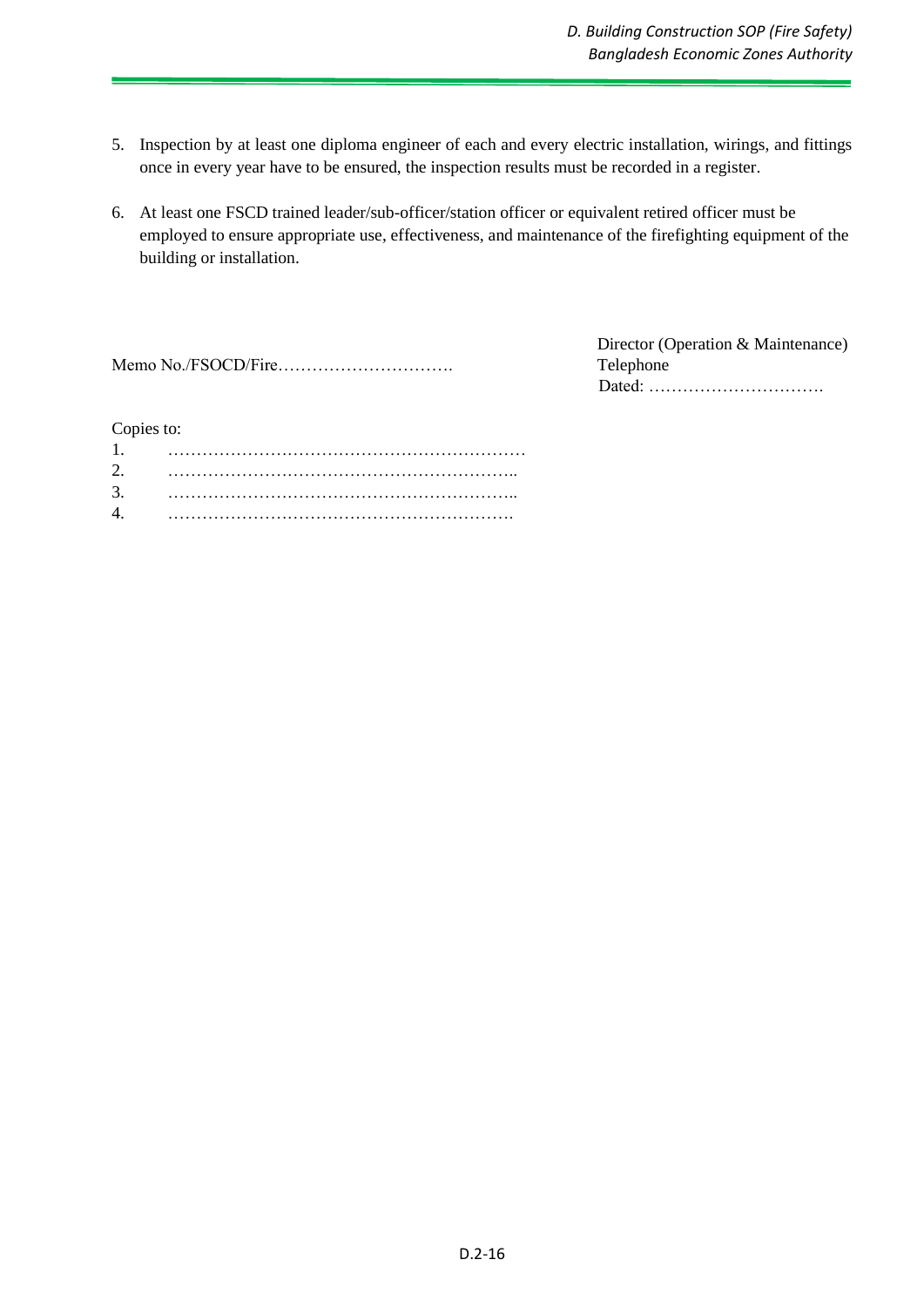| Name of the Organization*                                                                                                               |                                   | Business Types of the Organization* |                                                       |                               |
|-----------------------------------------------------------------------------------------------------------------------------------------|-----------------------------------|-------------------------------------|-------------------------------------------------------|-------------------------------|
|                                                                                                                                         |                                   |                                     | Drop Down Menu                                        |                               |
| Name of Managing Director *                                                                                                             |                                   |                                     |                                                       |                               |
| Nantional Identification No                                                                                                             | Passport (for Foreign<br>Citizen) |                                     | Mobile Number*                                        |                               |
|                                                                                                                                         |                                   |                                     |                                                       |                               |
| Owner's Address                                                                                                                         |                                   |                                     |                                                       |                               |
| Division                                                                                                                                | District                          |                                     | Thana/Upazila                                         |                               |
|                                                                                                                                         |                                   |                                     |                                                       |                               |
| Address                                                                                                                                 |                                   |                                     |                                                       |                               |
|                                                                                                                                         |                                   |                                     |                                                       |                               |
| The duration of the license application *                                                                                               |                                   |                                     |                                                       |                               |
| Drop Down Menu                                                                                                                          |                                   |                                     |                                                       |                               |
| Location of the Organization/Address:                                                                                                   |                                   |                                     |                                                       |                               |
| Division*                                                                                                                               | District*                         |                                     |                                                       | Thana/Upazila*                |
| Drop Down Menu                                                                                                                          | Drop Down Menu                    |                                     | Drop Down Menu                                        |                               |
| Nearest Fire Station*                                                                                                                   | Post Office*                      |                                     | Indiacate the location of your factory on Google Maps |                               |
|                                                                                                                                         |                                   |                                     | Enter a address for search in Map                     |                               |
| <b>Ecnomic Zone Name</b>                                                                                                                | Zone No                           | Satellite<br>Map<br>Savar Union     | Tongi                                                 |                               |
| Road Name & No                                                                                                                          | Plot No                           | দাভার                               |                                                       |                               |
|                                                                                                                                         |                                   | Google                              | Keraniganj<br>কেৱানীগঞ্জ                              | Man data @2019   Terms of Use |
|                                                                                                                                         |                                   | Latitude                            |                                                       | Langitude                     |
|                                                                                                                                         |                                   |                                     |                                                       |                               |
| Description of what kind of combustible material will be stored/used/ processed / sorted /<br>purchased/ sold at the factory/warehouse: |                                   |                                     |                                                       |                               |
|                                                                                                                                         |                                   |                                     |                                                       |                               |
| <b>Building Information</b>                                                                                                             |                                   |                                     |                                                       |                               |
| <b>Buiding</b><br>Area of<br>Number                                                                                                     | Useable                           | Is there<br>Access                  | Is there                                              |                               |
| Types*<br>of<br>the                                                                                                                     | Floors                            | any<br>to                           | any                                                   | Own                           |
| <b>Building</b><br>Floor/<br>$(Sq.Feet)^*$<br>Storied                                                                                   |                                   | Founda<br>Roof<br>tion?             | Mezzanine<br>Floor?*                                  | Building/Rented<br>Building?* |
|                                                                                                                                         |                                   |                                     |                                                       |                               |
|                                                                                                                                         |                                   |                                     |                                                       |                               |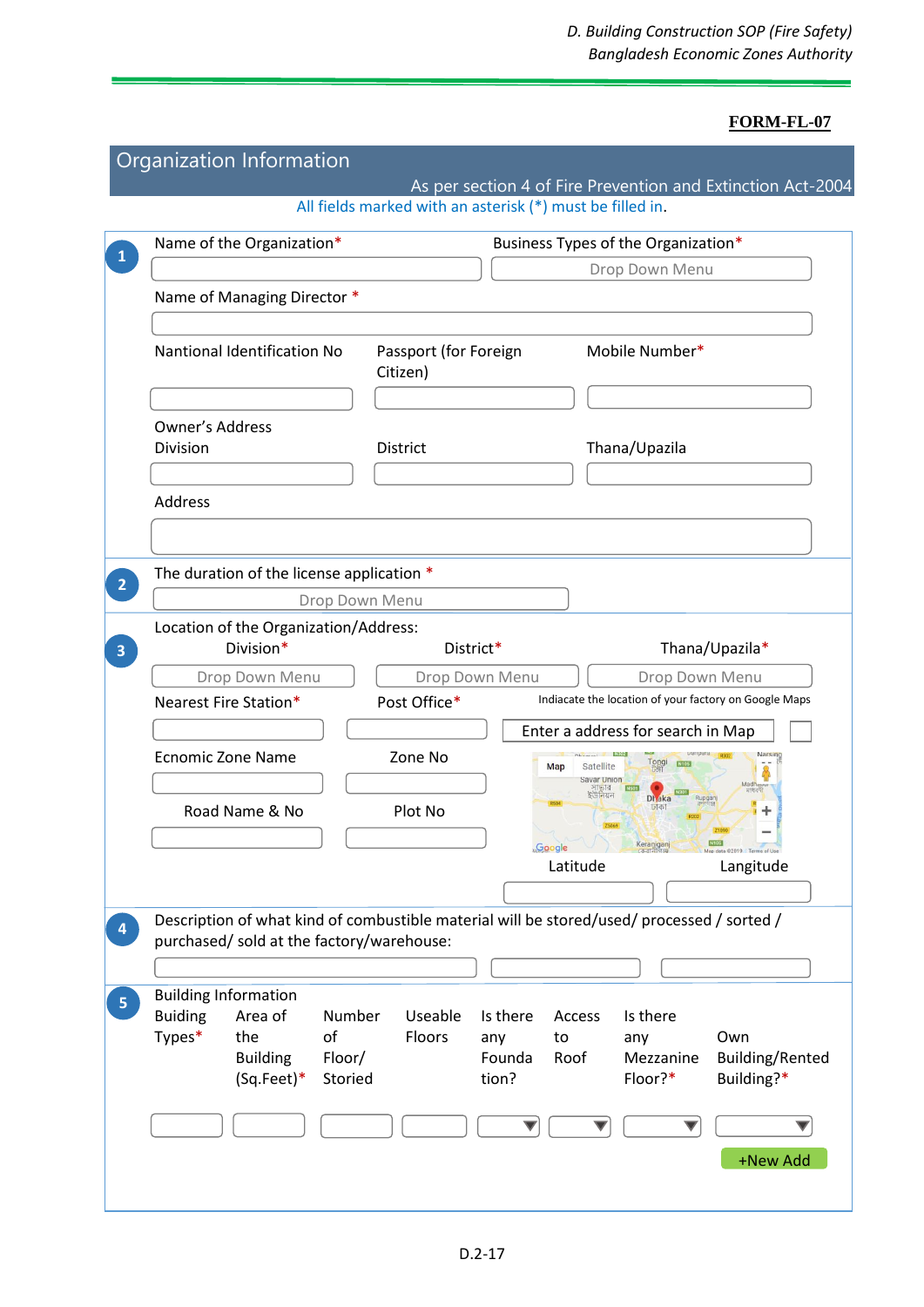# *D. Building Construction SOP (Fire Safety) Bangladesh Economic Zones Authority*

| 6              | Annual Price of Warehouse/ Factory (BDT)                                                                                                                                                                            |
|----------------|---------------------------------------------------------------------------------------------------------------------------------------------------------------------------------------------------------------------|
|                |                                                                                                                                                                                                                     |
|                | Details of fire Prevention and security management of warehouse/factory (The building design and<br>Fire Fighting plan must be displayed to inspector officer and one copy should be given to inspector<br>officer) |
|                |                                                                                                                                                                                                                     |
| 8              | If the applicant is a firm, the type of firm, name, status address of its board of<br>director/partner/managing committee                                                                                           |
|                |                                                                                                                                                                                                                     |
| 9 <sup>°</sup> | The width of the access road of Factory/Warehouse (Writedown details how many feet)                                                                                                                                 |
|                | Description of Boundary of Building                                                                                                                                                                                 |
| <b>10</b>      | Wheather there is No objection Certificate (Fire Fighting Related) for construction of multistoried<br>/commercial building from Fire Service and Civil Defence? *<br><b>NO</b><br>On Process<br>Yes                |
|                |                                                                                                                                                                                                                     |

#### Applicant Information

This information will help to identify the key/related person associated with this application Name of the Applicant /Owner \*

Email of the Applicant/Owner Mobile Number of the Applicant/Owner

Information about creating account An Account will be created for applicant with the following information; Using this account applicant can apply one/more applications and monitor their progress. Enter an email for applicant account and create a pass Any Mail Write down any password Confirm the password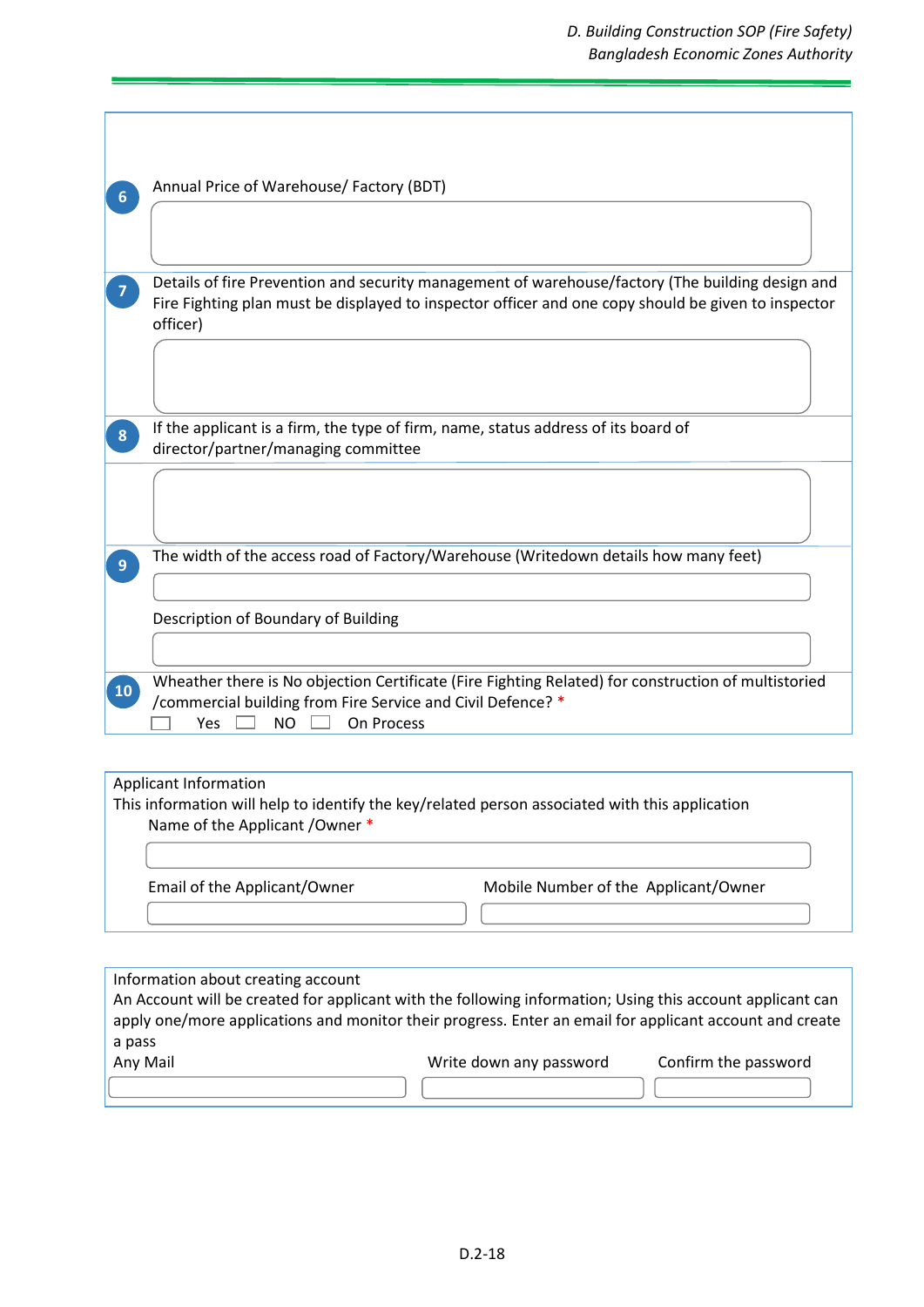

| ONIBEPRO 003       |  |
|--------------------|--|
| First Edition 2012 |  |

# Fire License

As per the Section 4 of Fire Prevention and Extinguish Act of 2003, and according to the terms and conditions mentioned, Fire License is hereby issued.

1. Name, status and address of owner/user/authority of the warehouse/factory:

Phone: ……………………… Fax…………………………. e-mail: ………...………………………...

2. Location of warehouse/factory

Serial No:

3. Classification of the building utility:

4.Construction Category of the building and its size:

| $cat-$ | $cat$ -' | Cat-3 | Length | Wi<br>idth | $ -$<br>Height | $\overline{\phantom{a}}$<br>Meter<br><b>Floor</b><br>square<br>rea,<br>`III. |
|--------|----------|-------|--------|------------|----------------|------------------------------------------------------------------------------|
|        |          |       |        |            |                |                                                                              |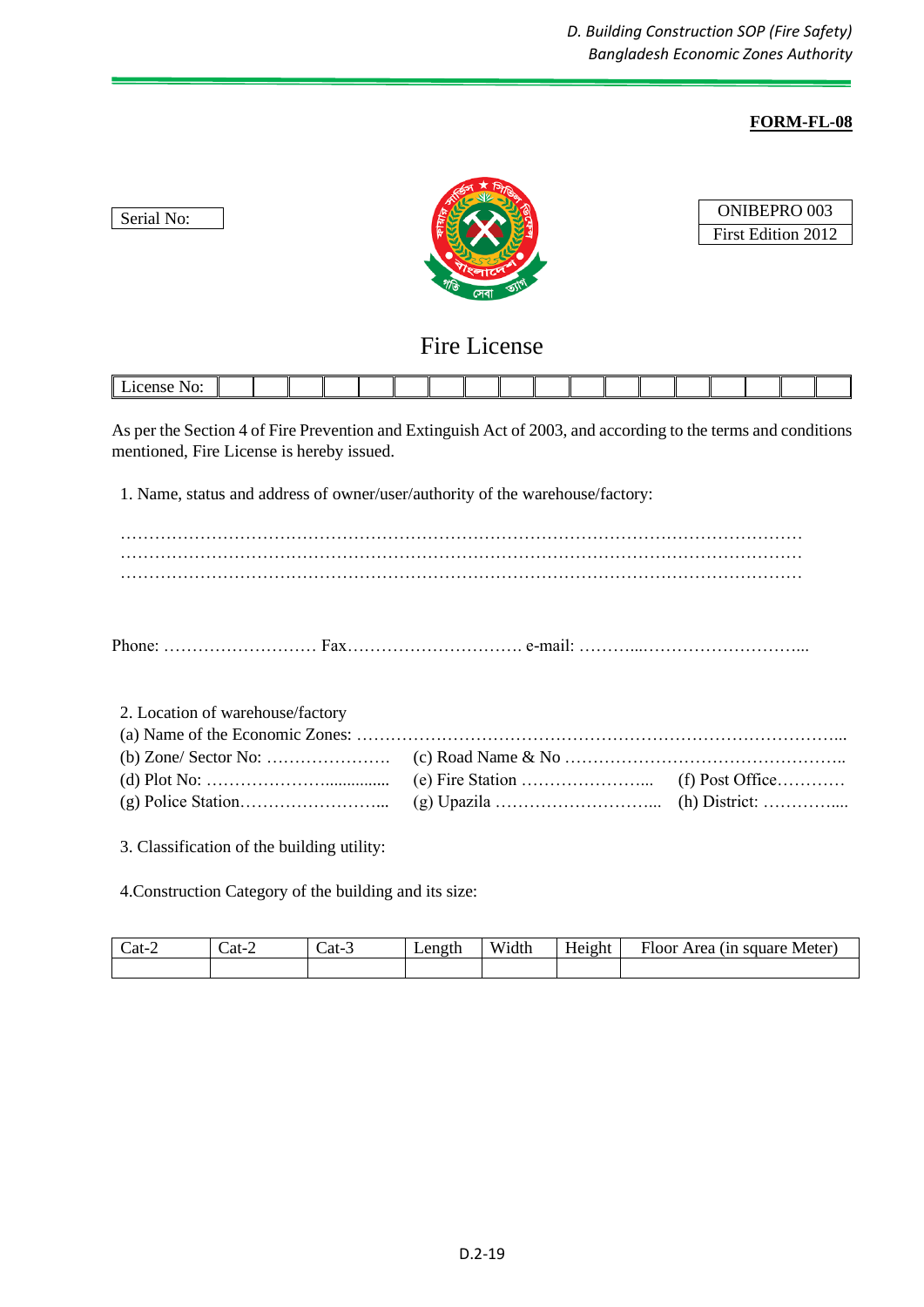5.Name and stock details of inflammable material:

6. Type of Business:

7.Scale of Fire Risk: (a) Light -1 (b) Light -2 (c) Normal -1 (d) Normal-2 (e) Normal-3 (f) Extreme

| 8. Classificaton of Fire Risk (Based on total floor area | A% B% C%                                  |  |
|----------------------------------------------------------|-------------------------------------------|--|
| ratio):                                                  | $D_{\dots}, D_{\dots}, D_{\emptyset}$ K%, |  |

 Deputy Director /Assistant Director / Assistant -Deputy Director Fire Service & Civil Defense, …………………………………...

# **Terms and Conditions of License**

- (1) The fees for license renewal have to be deposited as advance license fee before 30 June of each year.
- (2) The license given is not transferable and it will be applicable only for serial 2,
- (3) The authorized officer of the Department can, at any week day inspect the warehouse or factory to see whether license terms and conditions are being observed properly. During inspection the concerned authority is bound to show license as asked for.
- (4) It is to be ensured that the overall fire prevention arrangement is done in keeping with the appropriate rules of Bangladesh National Building Code and Fire Prevention and Extinguish Act 2003.
- (5) According to the Fire Prevention and Extinguish Act 2003 violation of any of the terms and conditions given in the license will be considered as punishable offence.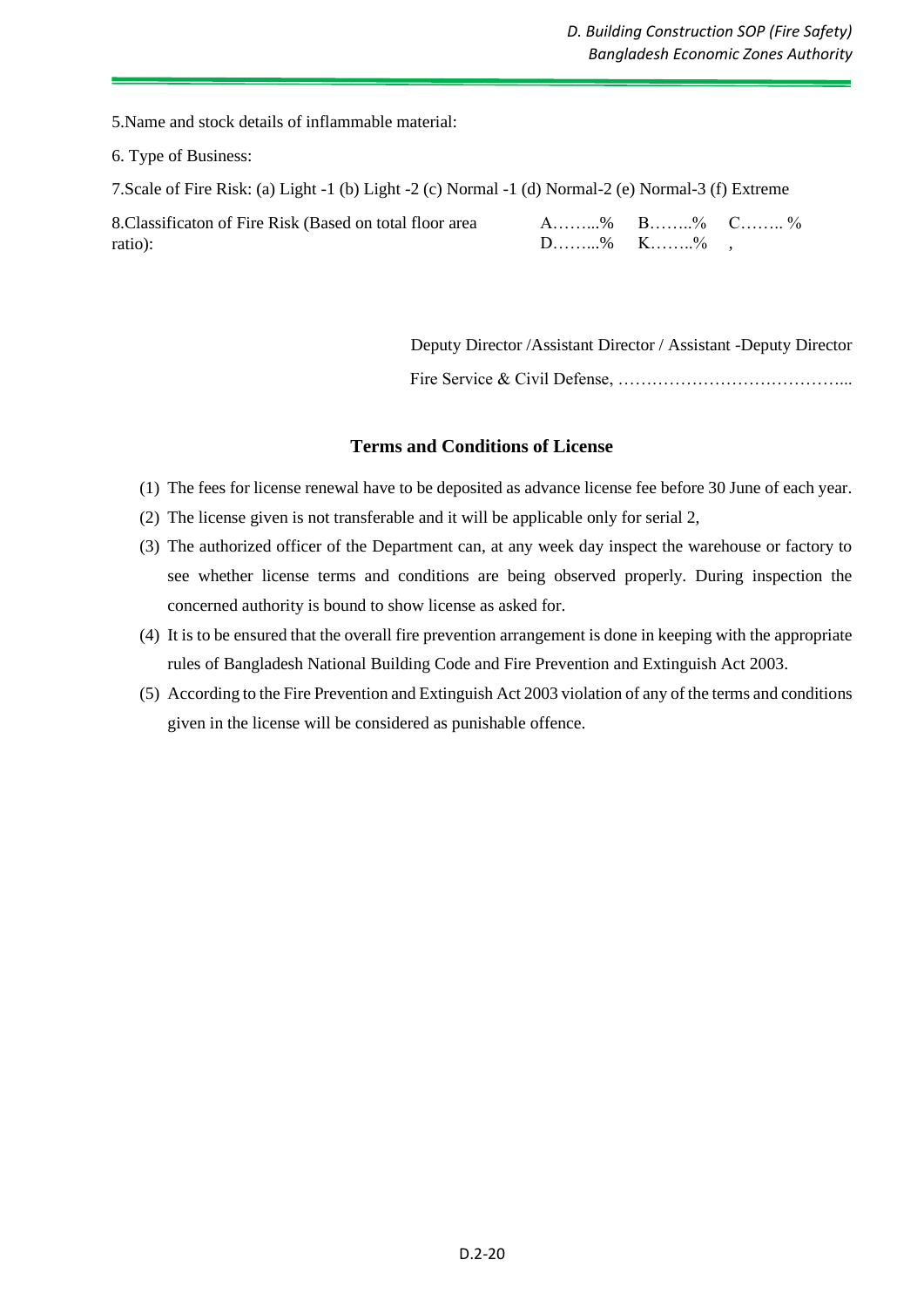| Date | <b>Invoice No.</b> | Duty | (Year of Finance)<br><b>1 Jul-30 June</b> | Seal with<br>$\mathbf{Name}$ |
|------|--------------------|------|-------------------------------------------|------------------------------|
|      |                    |      |                                           |                              |
|      |                    |      |                                           |                              |
|      |                    |      |                                           |                              |
|      |                    |      |                                           |                              |
|      |                    |      |                                           |                              |
|      |                    |      |                                           |                              |
|      |                    |      |                                           |                              |
|      |                    |      |                                           |                              |
|      |                    |      |                                           |                              |
|      |                    |      |                                           |                              |
|      |                    |      |                                           |                              |
|      |                    |      |                                           |                              |
|      |                    |      |                                           |                              |
|      |                    |      |                                           |                              |
|      |                    |      |                                           |                              |
|      |                    |      |                                           |                              |
|      |                    |      |                                           |                              |
|      |                    |      |                                           |                              |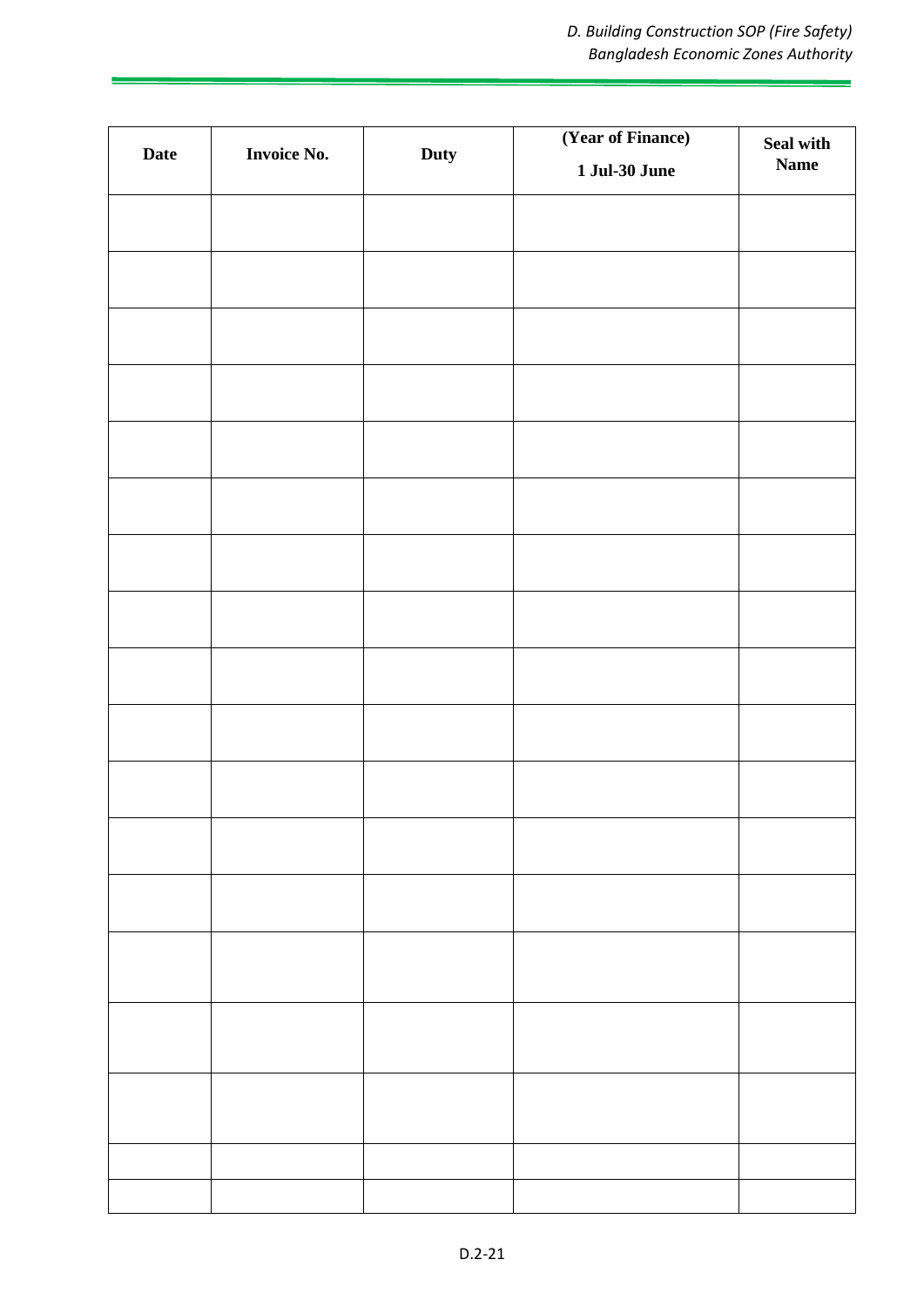| Date | <b>Invoice No.</b> | Duty | (Year of Finance)    | Seal with   |
|------|--------------------|------|----------------------|-------------|
|      |                    |      | <b>1 Jul-30 June</b> | <b>Name</b> |
|      |                    |      |                      |             |
|      |                    |      |                      |             |
|      |                    |      |                      |             |
|      |                    |      |                      |             |
|      |                    |      |                      |             |
|      |                    |      |                      |             |
|      |                    |      |                      |             |
|      |                    |      |                      |             |
|      |                    |      |                      |             |
|      |                    |      |                      |             |
|      |                    |      |                      |             |
|      |                    |      |                      |             |
|      |                    |      |                      |             |
|      |                    |      |                      |             |
|      |                    |      |                      |             |
|      |                    |      |                      |             |
|      |                    |      |                      |             |
|      |                    |      |                      |             |
|      |                    |      |                      |             |
|      |                    |      |                      |             |
|      |                    |      |                      |             |
|      |                    |      |                      |             |
|      |                    |      |                      |             |
|      |                    |      |                      |             |
|      |                    |      |                      |             |
|      |                    |      |                      |             |
|      |                    |      |                      |             |
|      |                    |      |                      |             |
|      |                    |      |                      |             |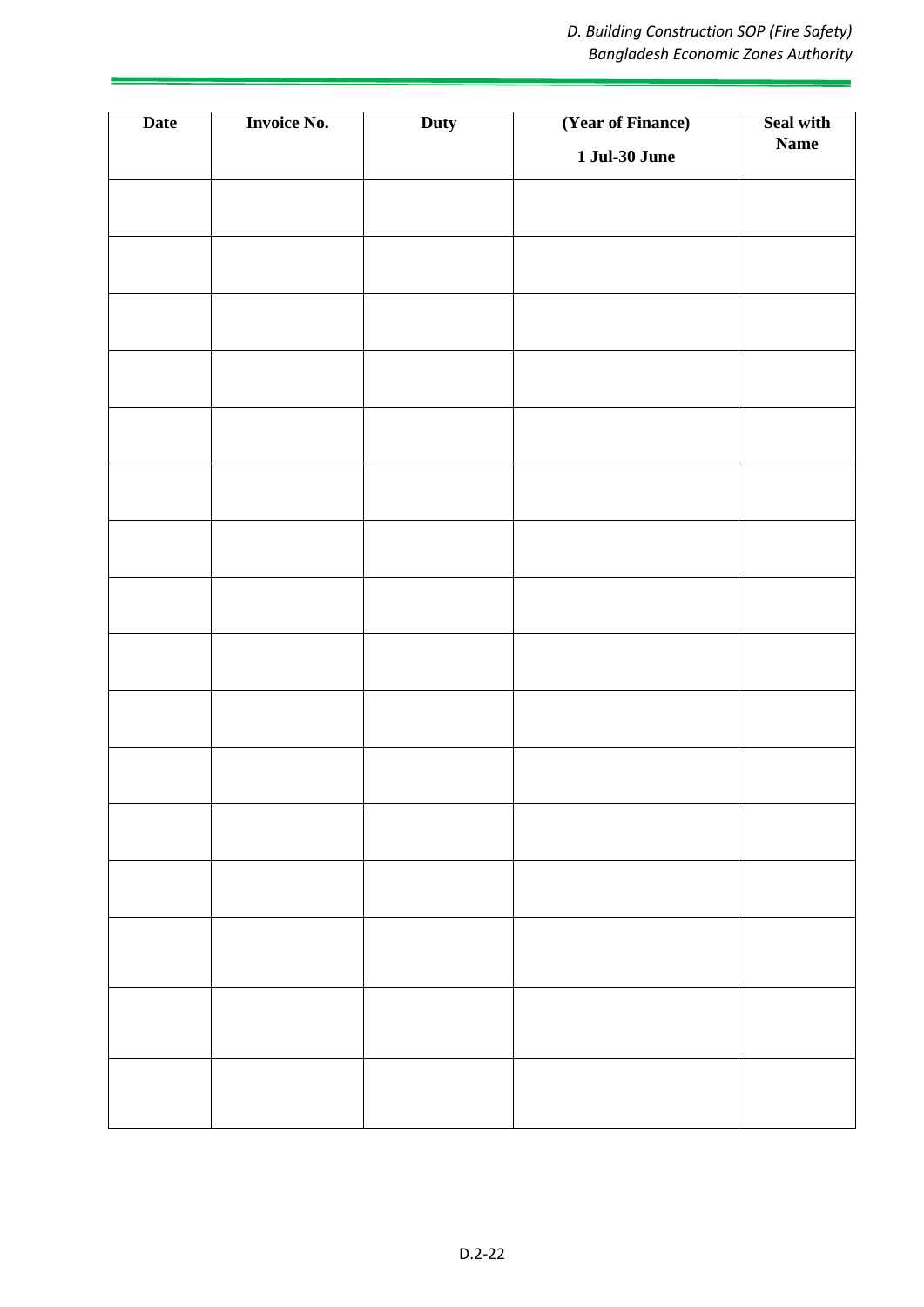|                                           | All fields marked with an asterisk (*) must be filled in. |                                                                                            |
|-------------------------------------------|-----------------------------------------------------------|--------------------------------------------------------------------------------------------|
| Name of the Organization*                 |                                                           | Business Types of the Organization*                                                        |
|                                           |                                                           | Drop Down Menu                                                                             |
| Name of Managing Director *               |                                                           |                                                                                            |
| Nantional Identification No               | Passport (for Foreign<br>Citizen)                         | Mobile Number*                                                                             |
| Owner's Address                           |                                                           |                                                                                            |
| Division                                  | District                                                  | Thana/Upazila                                                                              |
|                                           |                                                           |                                                                                            |
| Address                                   |                                                           |                                                                                            |
|                                           |                                                           |                                                                                            |
| License Number *                          |                                                           | The Year License is Issued *                                                               |
|                                           |                                                           |                                                                                            |
| Periord of the renewal of License*        |                                                           |                                                                                            |
| Drop Down Menu                            |                                                           |                                                                                            |
| Location of the Organization/Address:     |                                                           |                                                                                            |
|                                           |                                                           |                                                                                            |
| Division*                                 | District*                                                 | Thana/Upazila*                                                                             |
| Drop Down Menu                            | Drop Down Menu                                            | Drop Down Menu                                                                             |
| Nearest Fire Station*                     | Post Office*                                              | Indiacate the location of your factory on Google Maps                                      |
|                                           |                                                           | Enter a address for search in Map                                                          |
| <b>Ecnomic Zone Name</b>                  | Zone No                                                   | Map<br>Satellite<br>Savar Union<br>সাভার                                                   |
| Road Name & No                            | Plot No                                                   | ইউনিয়ন<br><b>DI</b> aka<br>너쉬                                                             |
|                                           |                                                           | N105<br>Keraniganj<br>Google<br>Map data @2019                                             |
|                                           |                                                           | Latitude<br>Langitude                                                                      |
|                                           |                                                           |                                                                                            |
| purchased/ sold at the factory/warehouse: |                                                           | Description of what kind of combustible material will be stored/used/ processed / sorted / |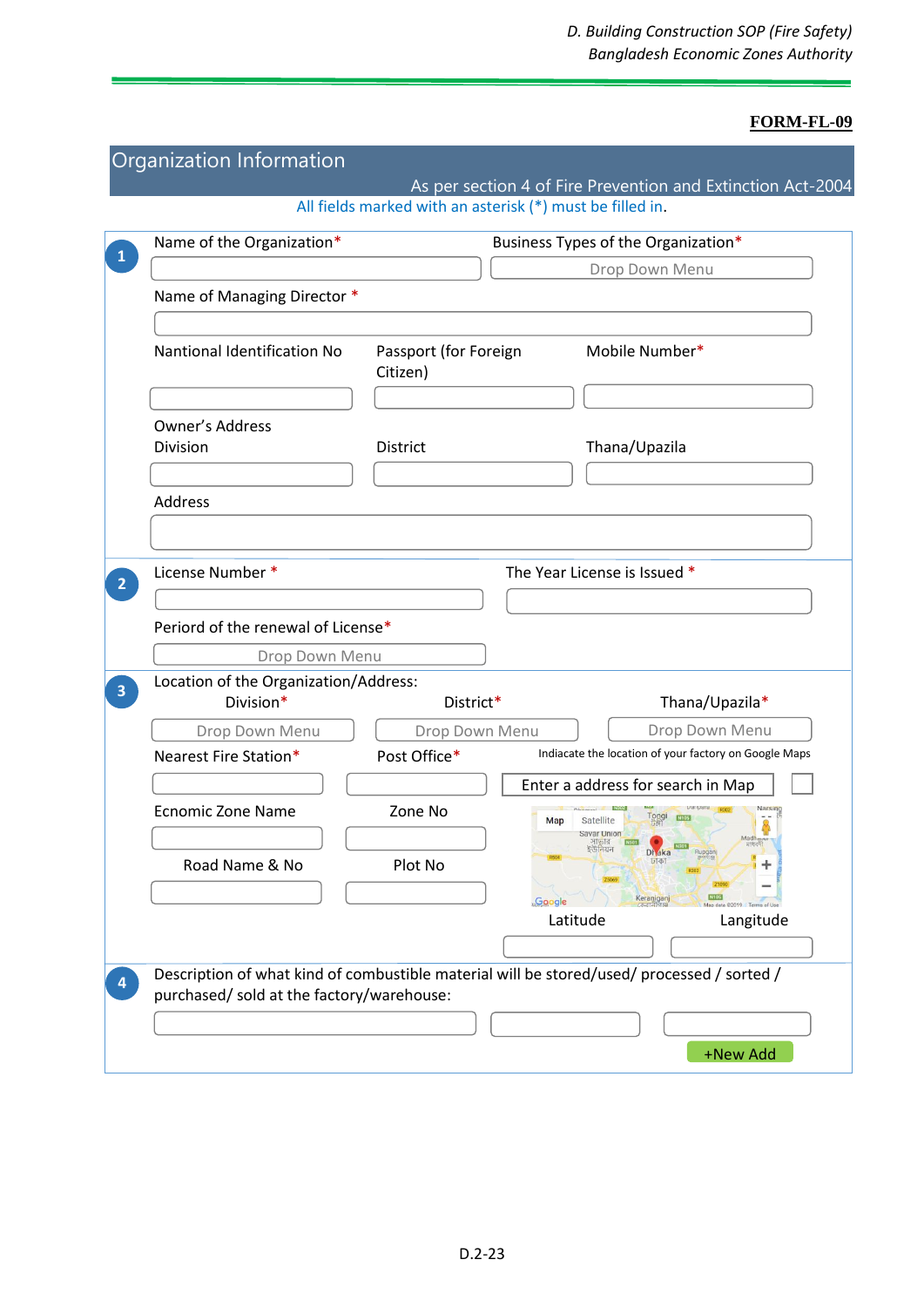*D. Building Construction SOP (Fire Safety) Bangladesh Economic Zones Authority* 

ż

| <b>Buiding</b>               | <b>Building Information</b><br>Area of                                             | Number     | Useable     | Is there             | Access | Is there                                                                                       |                                                                                                     |
|------------------------------|------------------------------------------------------------------------------------|------------|-------------|----------------------|--------|------------------------------------------------------------------------------------------------|-----------------------------------------------------------------------------------------------------|
| Types*                       | the                                                                                | of         | Floors      | any                  | to     | any                                                                                            | Own                                                                                                 |
|                              | <b>Building</b>                                                                    | Floor/     |             | Founda               | Roof   | Mezzanine                                                                                      | Building/Rented                                                                                     |
|                              | (Sq.Feet)*                                                                         | Storied    |             | tion?                |        | Floor?*                                                                                        | Building?*                                                                                          |
|                              |                                                                                    |            |             |                      |        |                                                                                                |                                                                                                     |
|                              |                                                                                    |            |             |                      |        |                                                                                                | +New Add                                                                                            |
|                              | Annual Price of Warehouse/ Factory (BDT)                                           |            |             |                      |        |                                                                                                |                                                                                                     |
|                              |                                                                                    |            |             |                      |        |                                                                                                | Details of fire Prevention and security management of warehouse/factory (The building design and    |
| officer)                     |                                                                                    |            |             |                      |        |                                                                                                | Fire Fighting plan must be displayed to inspector officer and one copy should be given to inspector |
|                              |                                                                                    |            |             |                      |        |                                                                                                |                                                                                                     |
|                              |                                                                                    |            |             |                      |        |                                                                                                |                                                                                                     |
|                              |                                                                                    |            |             |                      |        |                                                                                                |                                                                                                     |
|                              | If the applicant is a firm, the type of firm, name, status address of its board of |            |             |                      |        |                                                                                                |                                                                                                     |
|                              | director/partner/managing committee                                                |            |             |                      |        |                                                                                                |                                                                                                     |
|                              |                                                                                    |            |             |                      |        |                                                                                                |                                                                                                     |
|                              |                                                                                    |            |             |                      |        |                                                                                                |                                                                                                     |
|                              |                                                                                    |            |             |                      |        |                                                                                                |                                                                                                     |
|                              |                                                                                    |            |             |                      |        |                                                                                                |                                                                                                     |
|                              |                                                                                    |            |             |                      |        |                                                                                                |                                                                                                     |
|                              |                                                                                    |            |             |                      |        | The width of the access road of Factory/Warehouse (Writedown details how many feet)            |                                                                                                     |
|                              |                                                                                    |            |             |                      |        |                                                                                                |                                                                                                     |
|                              | Description of Boundary of Building                                                |            |             |                      |        |                                                                                                |                                                                                                     |
|                              |                                                                                    |            |             |                      |        |                                                                                                |                                                                                                     |
|                              |                                                                                    |            |             |                      |        |                                                                                                |                                                                                                     |
|                              |                                                                                    |            |             |                      |        |                                                                                                |                                                                                                     |
|                              | /commercial building from Fire Service and Civil Defence? *                        |            |             |                      |        |                                                                                                |                                                                                                     |
| Yes                          | ΝO                                                                                 | On Process |             |                      |        |                                                                                                |                                                                                                     |
| Invoice Information          |                                                                                    |            |             |                      |        |                                                                                                |                                                                                                     |
| Invoice Date *               |                                                                                    |            | Invoice No* |                      |        | Amount of Money *                                                                              |                                                                                                     |
|                              |                                                                                    |            |             |                      |        |                                                                                                |                                                                                                     |
| Name of the Bank *           |                                                                                    |            |             | Name of the Branch * |        |                                                                                                |                                                                                                     |
|                              |                                                                                    |            |             |                      |        |                                                                                                |                                                                                                     |
|                              |                                                                                    |            |             |                      |        |                                                                                                |                                                                                                     |
|                              |                                                                                    |            |             |                      |        |                                                                                                |                                                                                                     |
|                              |                                                                                    |            |             |                      |        |                                                                                                |                                                                                                     |
| <b>Applicant Information</b> |                                                                                    |            |             |                      |        |                                                                                                |                                                                                                     |
|                              |                                                                                    |            |             |                      |        | This information will help to identify the key/related person associated with this application |                                                                                                     |
|                              | Name of the Applicant / Owner *                                                    |            |             |                      |        |                                                                                                | Wheather there is No objection Certificate (Fire Fighting Related) for construction of multistoried |
|                              |                                                                                    |            |             |                      |        |                                                                                                |                                                                                                     |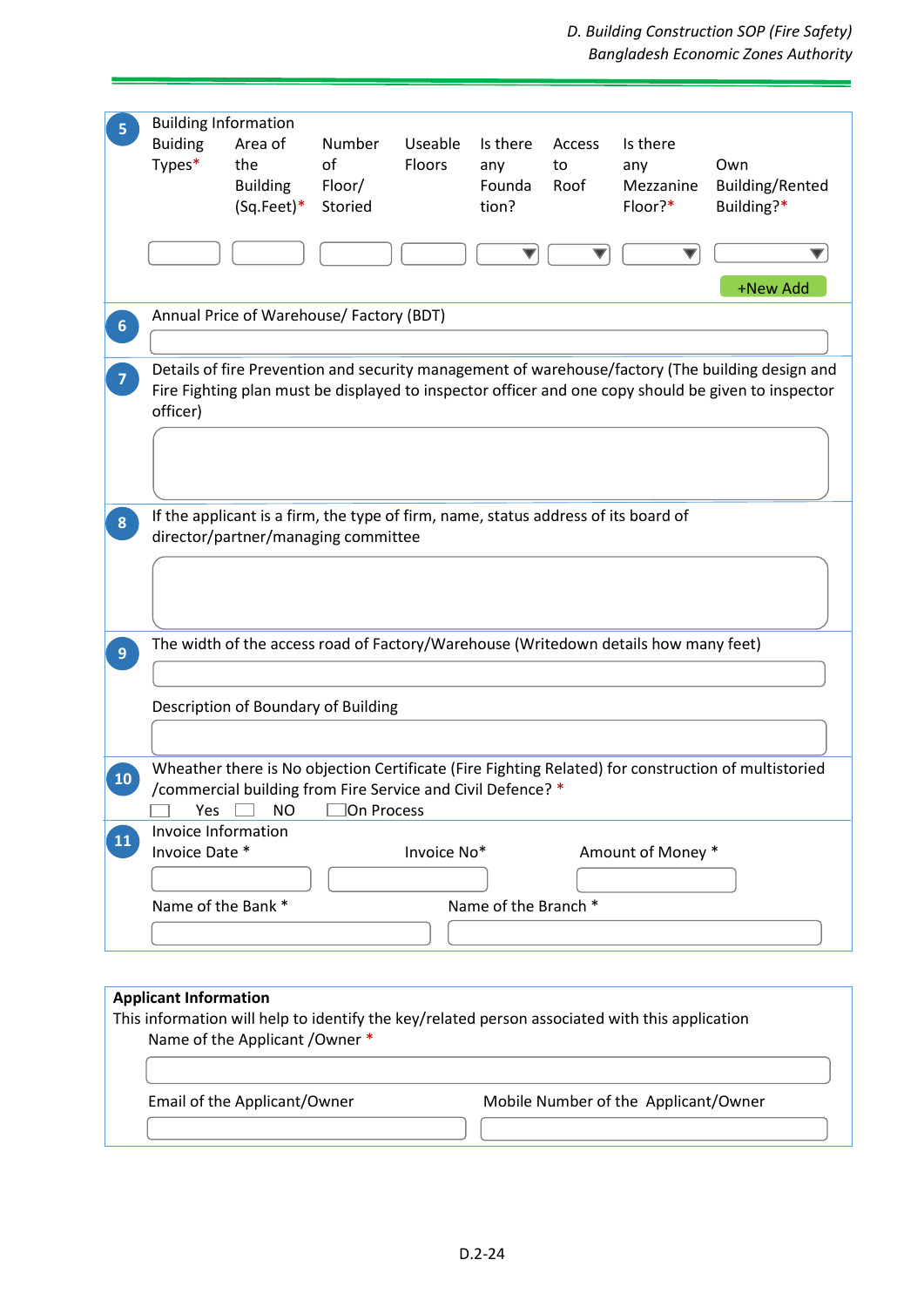# **Annexure -1**

# General Arrangement of Fire Fighting Floor Plan

- 1. Factory Forwarding Letter in the company's latter head pad with the seal and representative sign.
- 2. Each and every letter & dimension as well as drawing should be visible.
- 3. The drawing cover page shall include Factory Name, Address, FSCD Enlisted Engineering Firms name & Address
- 4. The Undertaking given by the Owner of the enlisted Consulting Firm on the prepared Fire Safety Plan for approval of Fire Safety Plan
- 5. Each and every page of Fire Fighting Floor Plan to be sealed and signed by the following designated person
	- I. Factory owner
	- II. Owner of the enlisted engineering Firm.
	- III. Engineer / Architect.
	- IV. Fire Professional.

N: B- The Fire Professional shall be considered who has completed minimum three-year service in Fire Service and Civil Defiance and he must be the first-class officer.

# **The Items to be included in the Fire Fighting Floor Plan**

# **1. Basement Floor Plan:**

- Basement floor shall not be used as a store/warehouse except car parking
- Ventilation must be included in Basement Floor Plan
- Generator, Switchgear, Substation, Boiler Room shall not be kept in the basement except Pump Room
- Ramp Slop of the basement must be 1:8
- Basement stair must have 20 meters consecutively
- Separation system must have in case of exceeding basement floor area 750 sqm
- Adequate lighting in the basement and automated sprinkler must have for each 100 square feet

# **2. Ground Floor Plan:**

- Generator, Switchgear, Substation and Fire Control Room must be in the ground floor
- Generator, Switchgear, Substation and Fire Control Room must be separated with 4 hours fire rated wall and 2 hours fire rated door and the size of the room along with KVA must be stated in the Plan
- Generator, Switchgear, Substation Room must be protected with F.M-200 Suppression System
- Fire Brigade connection at the ground floor having diameter (63 millimeter)
- All stairs shall be started from the ground floor and opened at the top floor

# **3. Other Floor Plans:**

- One portable Fire Extinguisher for the floor size of 1000 sq. feet and exceeding 1000 sq. feet one additional portable Fire Extinguisher must be kept in each floor
- Portable Fire Extinguisher shall be kept on the place of emergency way and the easily accessible location
- The ration of DCP and CO2 shall be 70:30 inside the portable Fire Extinguisher
- Smoke/heat/multidetector must be installed in each floor
- Sprinkler Head must be installed 1 in each 100 sq. feet floor area and additional 1 for exceeding 100 sq. feet floor area
- Sufficient no. of emergency light, strobe light, alarm bell, manual call point and exit signage arrangement must be installed in each floor
- One 38 mm hose reel connection for each 10000 sq. feet floor area and additional one 38 mm hose reel connection must be installed for exceeding 10000 sq. feet
- Internal hydrant connection of having 63 mm dia along with Landing Bulb in the lobby of stair in each floor